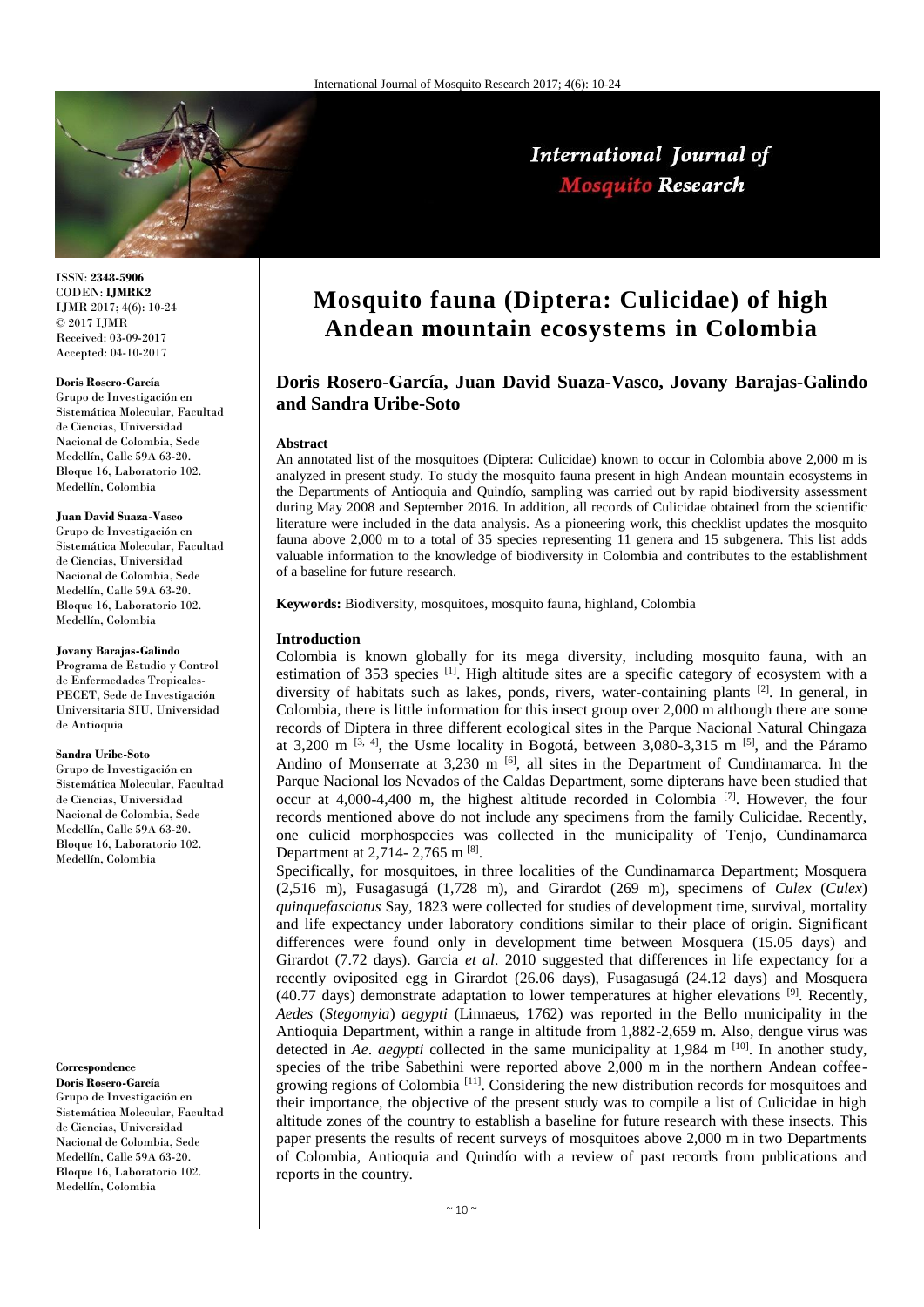# **Materials and methods**

**Study site and data collection:** From May 2008 to September 2016 mosquito collections were made in six representative municipalities of Antioquia Department and one locality of Quindío Department. Elevation of the sampling sites ranged from 2,000-2,802 m. Mosquito sampling was based on the methodology proposed for rapid biodiversity assessment [12-14]. Mosquito larvae were found in several distinct microhabitats, such as phytotelmata, as well as other natural and artificial aquatic habitats. Adult mosquitoes were captured using Shannon traps, oral aspirators and insect nets. All collection sites in the field were geo-referenced. All field collections were transported to laboratories of the Programa de Estudio y Control de Enfermedades (PECET) at the Universidad de Antioquia and Insectary of Grupo de Investigación en Sistemática Molecular (GSMUN) at the Universidad Nacional de Colombia sede Medellín. Larval and pupal exuviae were obtained under laboratory conditions, following a standard protocol [15].

**Data analysis:** Specimens were identified using morphological keys and reviews available for Neotropical Culicidae [16–19]. For each genus and subgenus, we used keys as follows: *Aedes* (*Howardina*) [20]; *Aedes* (*Ochlerotatus*) [21]; *Anopheles* (*Kerteszia*) [22–24]; *Culex* [25–27]; *Johnbelkinia* [28] , *Trichoprosopon* [28,29]; and *Wyeomyia* (*Nunezia*) [30,31]. Generic and subgeneric names of aedine mosquitoes follow the most recent classification proposed by Wilkerson et al. 2015<sup>[32]</sup>.

Identified specimens were deposited in the Entomological Museum Francisco Luis Gallego-MEFLG at the Universidad Nacional de Colombia, Medellin campus, collection codes NC36977-NC38176. In addition, mosquito records were obtained from publications and reports located *via* a review of relevant literature. This literature survey was completed in July 2017.

## **Results**

A total of 1,200 specimens were collected, representing eight genera and 10 subgenera. The most diverse tribe was Culicini (493 specimens) followed by Aedini (479 specimens). This study in addition to literature records is the first checklist of mosquitoes above 2,000 m in Colombia with at least 35 species belonging to 11 genera and 15 subgenera. Previously, based only on published records, 11 genera, 11 subgenera and 30 species had been recorded. The mosquito list from high Andean mountain ecosystems in Colombia provided below is based on records from 60 collection sites in seven Departments between 2,000-3,250 m: Antioquia, Caldas, Cundinamarca, Huila, Nariño, Quindío and Santander (Figure 1). The lowest altitude was for *Aedes* (*Ochlerotatus*) *euiris*  (Dyar, 1922), *Aedes* sp. and *Culex* Subgenus *Culex* in Chipaque at 2,000 m and the highest for *Ae*. (*Och*.) *euiris* in Choachí at 3,250 m, both municipalities in the Cundinamarca Department <sup>[33]</sup>. Species from the tribes Sabethini and Uranotaeniini have been collected only as high as 2,977 m and 2,700 m respectively (Table 1).



**Fig 1:** Map of sites for mosquito records above 2,000 m in Colombia. ANT: Antioquia, CAL: Caldas, CUN: Cundinamarca, HUI: Huila, NAR: Nariño, QUI: Quindío, SAN: Santander.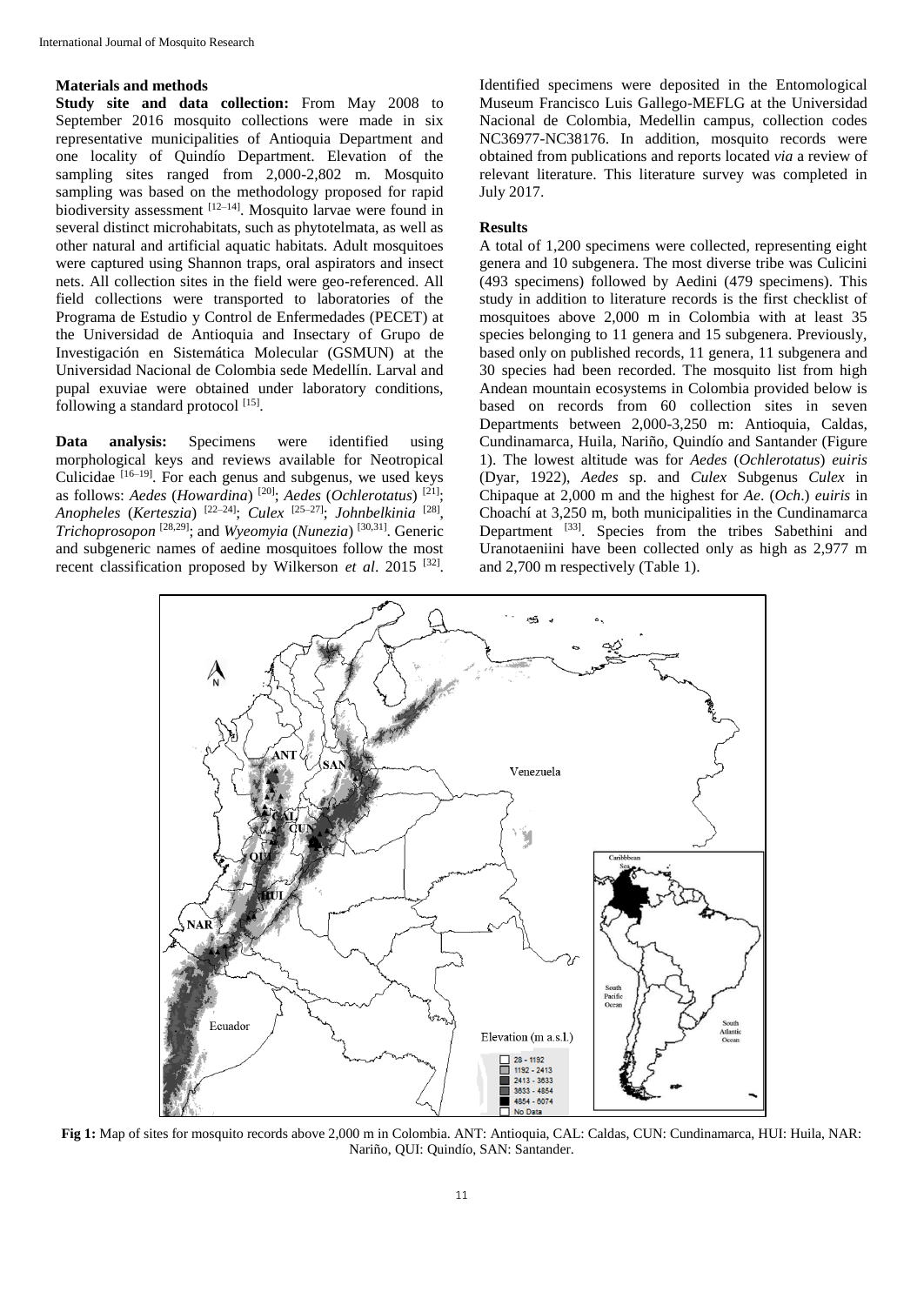Some immature specimens collected in rock holes in Bogotá at 2,650 m, and adult females biting humans in partial forest in Chipaque at 2,000 m, included in the present list, were not available for the Project "Mosquitoes of Middle America" [33]. Records with changes in nomenclature are depicted by\*.

Subfamily Anophelinae

- 1. *Anopheles* (*Anopheles*) *pseudopunctipennis* Theobald, 1901
- 2. *Anopheles* (*Kerteszia*) Boliviensis Group (Navarro *et al*. 2010)
- 3. *Anopheles* (*Lophopodomyia*) *oiketorakras* Osorno-Mesa, 1947\*
- 4. *Anopheles* (*Nyssorhynchus*) *argyritarsis* Robineau-Desvoidy, 1827

# Subfamily Culicinae

# Tribe Aedini

- 5. *Haemagogus* sp.
- 6. *Aedes* (*Howardina*) sp.
- 7. *Aedes* (*Howardina*) sp. Eleanorae Group (Berlin, 1969)
- 8. *Aedes* (*Howardina*) *eleanorae* (Berlin, 1969)
- 9. *Aedes* (*Howardina*) *leei* (Berlin, 1969)
- 10. *Aedes* (*Howardina*) *marinkellei* (Berlin, 1969)
- 11. *Aedes* (*Howardina*) *marinkellei∕ osornoi* hybrid (Berlin, 1969)
- 12. *Aedes* (*Howardina*) *osornoi* (Berlin, 1969)
- 13. *Aedes* (*Howardina*) *quadrivittatus* (Coquillett, 1902)\*
- 14. *Aedes* (*Ochlerotatus*) sp.
- 15. *Aedes* (*Ochlerotatus*) *bogotanus* (Arnell, 1976)\*
- 16. *Aedes* (*Ochlerotatus*) *deficiens* (Arnell, 1976)\*
- 17. *Aedes* (*Ochlerotatus*) *euiris* (Dyar, 1922)\*
- 18. *Aedes* (*Ochlerotatus*) *milleri* (Dyar, 1922)\*
- 19. *Aedes* sp.
- 20. *Aedes* (*Stegomyia*) *aegypti* (Linnaeus, 1762)

# Tribe Culicini

- 21. *Culex* sp.
- 22. *Culex* (*Anoedioporpa*) *conservator* Dyar & Knab, 1906
- 23. *Culex* subgenus *Carrollia*
- 24. *Culex* (*Carrollia*) *bihaicola* Dyar & Nuñez Tovar, 1928\*
- 25. *Culex* (*Carrollia*) *secundus* Bonne-Wepster & Bonne, 1920
- 26. *Culex* subgenus *Culex*
- 27. *Culex* (*Culex*) *acharistus* Root, 1927
- 28. *Culex* (*Culex*) *coronator* Dyar & knab 1906
- 29. *Culex* (*Culex*) *chitae* Duret, 1967
- 30. *Culex* (*Culex*) *quinquefasciatus* Say, 1823
- 31. *Culex* Subgenus *Microculex*
- 32. *Culex* (*Microculex*) *aureus* Lane & Whitman, 1951
- 33. *Culex* (*Microculex*) *imitator* Theobald, 1903
- 34. *Culex* Subgenus *Neoculex*

Tribe Orthopodomyiini

35. *Orthopodomyia* sp.

Tribe Sabethini

- 36. *Johnbelkinia* sp.
- 37. *Sabethes* sp.
- 38. *Sabethes* Subgenus *Sabethoides*
- 39. *Shannoniana fluviatilis* (Theobald, 1903)
- 40. *Trichoprosopon* sp.
- 41. *Trichoprosopon evansae* Antunes, 1942
- 42. *Trichoprosopon pallidiventer* (Lutz, 1905) s.l.
- 43. *Trichoprosopon* sp. A (Suaza-Vasco *et al*. 2015)
- 44*. Trichoprosopon* sp. B (Suaza-Vasco *et al*. 2015)
- 45. *Wyeomyia* sp.
- 46. *Wyeomyia* aff. *phroso* Howard, Dyar & Knab 1915
- 47. *Wyeomyia* Subgenus *Nunezia*
- 48. *Wyeomyia* (*Nunezia*) sp. A (Suaza-Vasco *et al*. 2015)
- 49. *Wyeomyia* (*Nunezia*) sp. B (Suaza-Vasco *et al*. 2015)

Tribe Uranotaeniini

- 50. *Uranotaenia* Subgenus *Uranotaenia*
- 51. *Uranotaenia riverai* Duret, 1970

Some relevant aspects of general distribution, main characters used in the morphological identification, altitude records and ecological or health importance of these species are described below and summarized in Table 1. For remarks on the identification of mosquitoes reported in the literature, we recommend checking the original paper in which the species were reported.

**1.** *Anopheles pseudopunctipennis***:** This species is recognized as a complex of at least three species, and it is an important vector of malarial plasmodia in the foothills and mountainous regions of the Andean countries of South America [34–36]. In Bolivia, for example, this species has always been found in exposed, clear, slow-moving water, almost always associated with filamentous algae. Above 1,000 m *An*. *pseudopunctipennis* is the only species considered to be a vector of malarial parasites in Bolivia and is a priority in control efforts [37]. In Colombia, is a secondary vector of *Plasmodium* spp. <sup>[38, 39]</sup> and has been reported above 2,000 m in the Department of Caldas<sup>[40]</sup>.

**2. Anopheles (***Kerteszia***) sp.:** The specimen reported here appears to be a species of the Boliviensis Group, which includes *Anopheles boliviensis* (Theobald, 1905), *Anopheles gonzalezrinconesi* (Cova García, Pulido F. & Escalante de Ugueto, 1977) and *Anopheles rollai* (Cova García, Pulido F. & Escalante de Ugueto, 1977). These species have been reported in sympatry in high altitude areas associated with forest bromeliads at 2,232 m in the Parque Nacional Dinira in Venezuela [41–43]. Currently, the three species cannot be separated using morphological characters <sup>[23]</sup>; moreover, the adult male and immature stages of *An*. *boliviensis* are unknown and the adult male of *An*. *rollai* has not been completely studied [23, 24, 44]. Studies of this group in Colombia are uncommon, old and questionable, with some records of *An*. *boliviensis* in the Departments of Meta, Huila, Tolima, Cundinamarca, Caldas and Chocó [22] . *Anopheles boliviensis*  is the only species recorded in Colombia and it is considered to be a seasonal vector  $[38, 39, 45]$ . This species was detected infected with Anopheles A and Anopheles B viruses in Horizonte, Villavicencio of the Meta Department [46] and carrying the eggs of *Dermatobia hominis* (Linnaeus, 1781), a large fly that is important in public health  $[47]$ . Recently, in the Antioquia Department third- and fourth-instar larvae of Boliviensis Group were collected in forest bromeliads at 2,600 m in the Reserva forestal El Romeral, Angelópolis<sup>[48]</sup>. Additionally, adult females were collected by Shannon trap in Jardín at 2,400 m [49] and entomological nets in Páramo de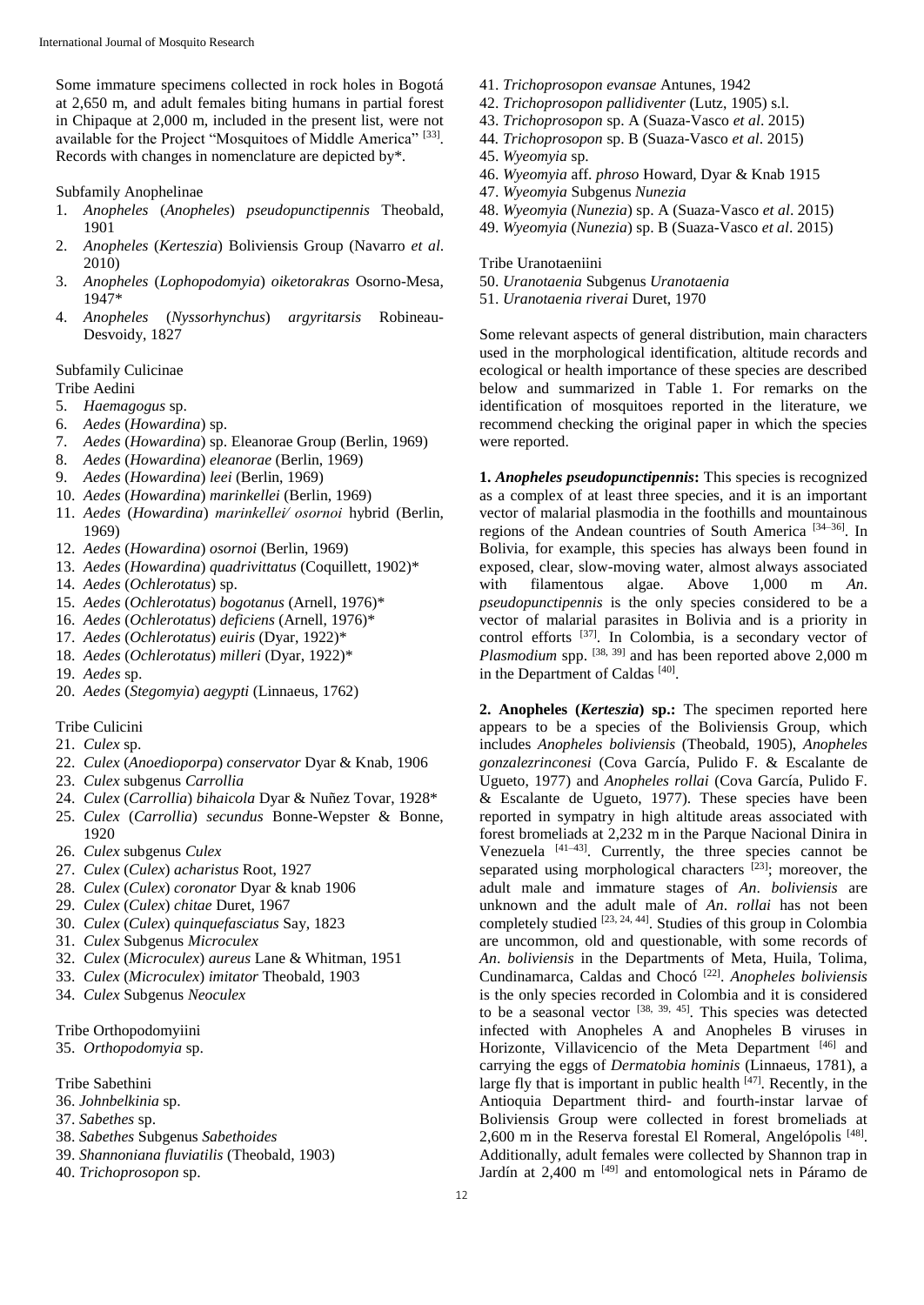Santa Inés, Belmira at 2,977 m <sup>[50]</sup>, both municipalities in the Antioquia Department. In the present study, six larvae were collected in bromeliads at 2,521 m; nine females were collected by Shannon trap at 2,403 m and 15 females by oral aspirator at 2,100 m in Jardín. In addition, one larva was collected in a bromeliad at 2,755 m in Yarumal in the Antioquia Department. The characters for identification of these specimens were spots on the palpi, legs and wings, as well the general coloration of the adult females, abdominal terga II-VII with numerous dark decumbent scales and sterna with few white scales  $[23, 24]$ .

**3.** *Anopheles oiketorakras***:** Type-loc: Bogotá, Cundinamarca, Colombia (USNM-United States National Museum, now National Museum of Natural History; Smithsonian Institution; Washington, DC). This species, known only from Colombia, was described from larvae collected in la hoya hidrográfica del rίo San Francisco, a mountainous region at east of Bogotá between 2,700-2,840 m <sup>[51]</sup>. The habitats for immature stages are shaded stream pools rich in organic matter [51]. The other record of this species is from Túquerres at 3,104 m in the Nariño Department <a>[22]</a>. Recently, two females were collected in the Páramo de Santa Inés, Belmira employing a CDC trap at 2,862 m  $^{[50]}$ .

**4.** *Anopheles argyritarsis***:** In Bolivia, this species shares the same geographical distribution as *An*. *pseudopunctipennis* above  $1,000 \text{ m}$ <sup>[37]</sup>. Although the exact role of this species in the transmission of *Plasmodium* parasites is unclear <sup>[52]</sup>, some publications reported that it may contribute as a vector when present at high densities  $[53]$ . In the Nariño Department, this species was collected in a pond along a road in Funes at 1,720 m, and the highest record is at 2,800 m in the Laguna de la Cocha, Pasto<sup>[33]</sup>. Other records for this species above 2,000 m are described in table 1 and correspond to the Departments of Antioquia and Caldas<sup>[40]</sup>.

**5.** *Haemagogus* **sp.:** Some species of this genus are vectors of the sylvan cycle of yellow fever virus  $[54-56]$ . Of the eight species recorded from Colombia, six are lowland species and two could be highland species [54, 57–59] . *Haemagogus*  (*Haemagogus*) *andinus* Osorno-Mesa, 1944 and *Haemagogus*  (*Haemagogus*) *equinus* Theobald, 1903 are known to occur at 1,746 m in a coffee plantation near Fusagasugá, in the Cundinamarca Department [54]. Recently, species of *Haemagogus* were collected from bromeliads in two localities in the Cundinamarca Department above  $3,000$  m  $[60, 61]$ .

**6.** *Aedes* **(***Howardina***) sp.:** A total of 35 species of this subgenus were recognized: five species in one group in the Fulvithorax Section; 11 species in five groups in the Walkeri Section; and 19 species in six groups in the Sexlineatus Section, which is primarily associated with the mountain regions of Central America and western South America<sup>[20]</sup>. Little information is available on the medical importance of species of *Ae*. (*Howardina*), and more investigations should be conducted to understand the actual role of these species as vectors [20]. In a recent study, in the Antioquia Department, 83 specimens were collected in the Páramo de Santa Inés, Belmira between 2,734-3,098 m using different collecting methods and 33 females were identified as *Ae*. (*How*.) aff. *brevis*/*spinosus* [50]. In addition, a total of 230 specimens were

identified as *Ae*. (*Howardina*) sp. and were collected from bromeliads: three larvae, 10 females and 10 males between 2,704-2,802 m in the Reserva Ecológica Cuchilla Alto El Romeral, Angelópolis and 23 larvae, 48 females and six males between 2,092-2,521 m in Jardín. Also, adult females were collected using different methods: entomological nets at 2,253 m (10 females), oral aspirator at 2,100 m (three females) and Shannon trap between 2,251-2,403 m (108 females) in Jardín. Only one larva was collected from a bromeliad at 2,173 m in Támesis. Lastly, seven specimens were collected from bromeliads (five larvae, two males) at 2,755 m in Yarumal and two females were collected by oral aspirator at 2,100 m in Jardín that were identified as belonging to the Fulvithorax Section. In the adults, the most important taxonomic characters pertain to the ornamentation of the mesonotum, which usually consists of lines of pale scales superimposed on a background of dark scales. The fourth-instar larvae show many taxonomic characters at the section and group levels that are usually concordant with those of adult ornamentation, and many reliable specific differences<sup>[20]</sup>.

**7.** *Aedes* **(***Howardina***) Eleanorae Group:** This group includes species that are difficult to identify based on morphological characters: *Ae*. (*How*.) *marinkellei* is morphologically similar to *Ae*. (*How*.) *osornoi* and *Ae*. (*How.*) *leei*. Although Berlin (1969) mentions the possibility of a natural hybrid between these two species have not been collected together in the same bromeliad [20]. Other species of this group include *Ae*. (*How*.) *eleanorae*, *Ae*. (*How*.) *ecuadoriensis* and *Ae*. (*How*.) *brevivittatus*. Recently, 30 specimens were identified as Eleanorae Group that were collected at 2,734-3,098 m using different collecting methods in Páramo Santa Inés, Belmira, in the Antioquia Department [50]. In addition, 18 females morphologically identified as members of this group were collected as follows: one specimen from a bromeliad at 2,802 m in the Reserva Ecológica Cuchilla Alto El Romeral, Angelópolis and other specimens by oral aspirator at 2,100 in Jardín. The main morphological characters in adults are based on usually creamy to golden lines of scales on the mesonotum, except in *Ae*. (*How*.) *ecuadoriensis* in which inner dorsocentral and lateral marginal lines are white. In larvae, seta 15-C is usually single or double, moderate in length, reaching the level of the middle of the dorsomentum [20].

**8.** *Aedes* **(***Howardina***)** *eleanorae***:** Type-loc: Buriticá, Antioquia, Colombia (USNM). This species, known only from Colombia, is found in epiphytic bromeliads at elevations around 1,524 m. At present it is known from Buriticá in the northern part of the Cordillera Occidental, Buena Vista in the upper part of the Orinoco basin on the eastern slope of the Cordillera Oriental <sup>[20]</sup> and adult females collected in Páramo de Santa Inés, Belmira between 2,734-2,862 m [50].

**9.** *Aedes* **(***Howardina***)** *leei***:** Type-loc: Puracé, Huila, Colombia (USNM). The larvae and adults of this species are known from bromeliads and human landing collections, respectively, from the type locality at  $2,926-3,100$  m  $^{[20, 33]}$ . Another definite record is a single adult female from Zongo near La Paz, Bolivia and probably this species will eventually be found in areas between Ecuador and Perú<sup>[20]</sup>.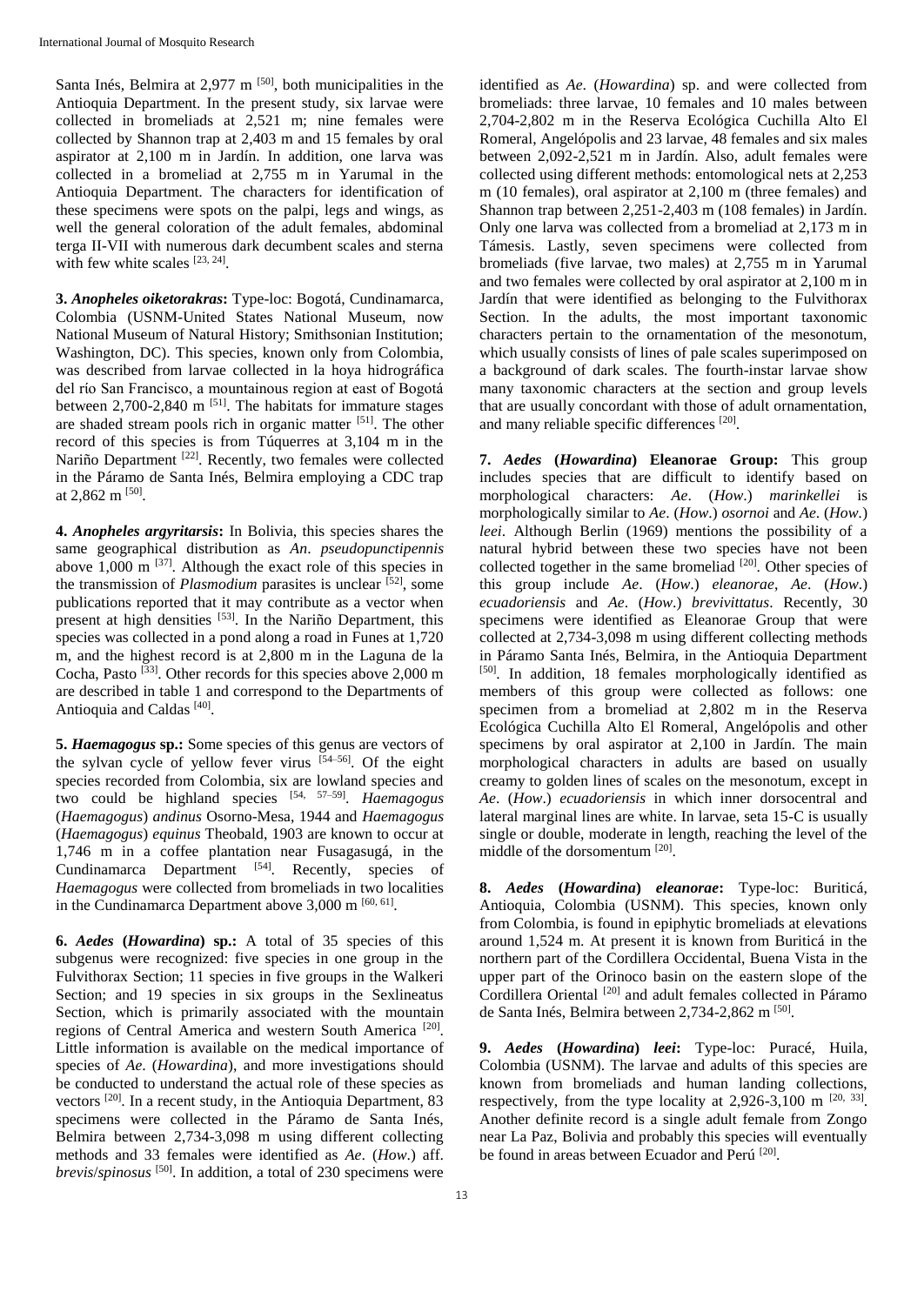**10.** *Aedes* **(***Howardina***)** *marinkellei***:** Type-loc: Suba, Bogotá, Cundinamarca, Colombia (USNM). This species is known to occur only in Colombia. Immature stages have been found in bromeliads at elevations between 2,580-2,650 m  $^{[20, 33]}$ . Adult females of this species are apparently at least occasionally attracted to humans [20].

**11.** *Aedes* **(***Howardina***)** *marinkellei***/***osornoi* **hybrid:** A single reared adult female of *Ae*. (*How*.) *marinkellei* collected in the Cundinamarca Department at  $2,650$  m  $[20, 33]$ . This species exhibits features of *Ae*. (*How*.) *osornoi* in adult ornamentation and in the immature stages, suggesting hybridization between the species. Although found in the same general locality, *Ae*. (*How*.) *osornoi* and *Ae*. (*How*.) *marinkellei* have not been collected together in the same bromeliad axils [20].

**12.** *Aedes* **(***Howardina***)** *osornoi***:** Type-loc: Chorro de Padilla, Rio San Francisco, Bogotá, Cundinamarca, Colombia (USNM). The known larval habitats of this species are epiphytic bromeliads above 2,650 m <sup>[20, 33]</sup>. Remarkably, three females and one male identified as *Ae*. (*How*.) aff. *osornoi* and two larvae as *Ae*. (*How*.) *osornoi* were collected in the Páramo de Santa Inés, Belmira between 2,734-3,098 m <sup>[50]</sup>. In addition, 13 females were collected by oral aspirator at 2,100 m in Jardín and were identified as *Ae*. (*How*.) aff. *osornoi*. In general, the morphological characters were compatible with *Ae.* (*How*.) *osornoi*, but all mesonotal golden lines were thicker than in *Ae*. (*How*.) *osornoi* and *Ae*. (*How*.) *eleanorae*.

**13.** *Aedes* **(***Howardina***)** *quadrivittatus***:** Apparently, the larval habitats of this species are exclusively epiphytic bromeliads above  $1,219$  m <sup>[20]</sup>. Adult females of this species are attracted to humans. An unidentified arbovirus was isolated from specimens collected in Panamá<sup>[62]</sup>. Specimens of this species were collected above 2,700 m in Bogotá<sup>[51]</sup>.

**14.** *Aedes* **(***Ochlerotatus***) sp.:** Co-evolutionary relationships have been suggested between some species of the Ochlerotatus and Orthobunyavirus in North America<sup>[63]</sup>. *Aedes* (*Ochlerotatus*) *scapularis* (Rondani, 1848) is a potential vector of microfilariae and arboviruses in the southeastern region of Brazil  $[64]$ . However, in a recent study it was not possible to find a statistically significant effect of the Orthobunyavirus-*Ochlerotatus* pairings on experimental eVT rates [65]. Recently, one female was collected at 2,862 m by oral aspirator in the Páramo de Santa Inés, Belmira [50]. In the present study, a total of 152 specimens of *Aedes*  (*Ochlerotatus*) species were collected by oral aspirator (one female) and in a single rock pool at 2,100 m in Jardín. In addition, seven larvae were collected in an artificial container at 2,799 m in Yarumal. Adult females of *Ae*. (*Ochlerotatus*) were recognized from specimens of other subgenera of *Aedes* by the basal bands on the abdomen and the color pattern formed by scales covering the mesonotum. Other characters for both sexes were the narrow decumbent head scales in a rather broad median patch and the erect scales usually numerous and extending onto the disc of the vertex. For larvae, the most important characters were the complete saddle and a ventral brush with seven to nine pairs of setae; siphon usually over twice as long as its breadth at the base  $[17, 12]$ 66] . In most cases, *Aedes* mosquitoes share a combination of morphological features and are best separated at the species  $level$  [67].

**15.** *Aedes* **(***Ochlerotatus***)** *bogotanus***:** Type-loc: Ogamora, Soacha, Cundinamarca, Colombia (USNM) at 2,400 m. This species is known only from the vicinity of Bogotá in Soacha at 2,400 m and in Usaquen at 2,640 m  $^{[21, 33]}$ . Larvae were collected in a small ground pool in a garden with abundant vegetation and a volcanic rock hole in a pasture, with temporary water and without vegetation  $[21, 33]$ .

**16.** *Aedes* **(***Ochlerotatus***)** *deficiens***:** Type-loc: Suba, Cundinamarca, Colombia (USNM). This species is only known to occur in Colombia. It has been collected only at  $2,580 \text{ m}$  [21, 33].

**17.** *Aedes* **(***Ochlerotatus***)** *euiris***:** Type-loc: Bogotá, Cundinamarca, Colombia (USNM). In Venezuela, this species was collected as an adult in Páramo Batallón and La Negra at 3,133 m [41, 68, 69]. In Colombia, two females collected in Bogotá between 2,700-2,840 m in a Magoon trap  $[51]$  and one female collected in Belmira at 3,200 m in a CDC light trap [70] were originally identified as *Ae.* (*Och.*) *euiris*. This species has the distinction of having been collected at the highest altitude in Colombia, at  $3,250$  m  $^{[33]}$ , and in Venezuela at 3,133 m in the Páramo La Negra, Táchira State [41].

**18.** *Aedes* **(***Ochlerotatus***)** *milleri***:** Type-loc: Bogotá, Cundinamarca, Colombia (USNM). In Ecuador, this species was collected in El rio Tomebamba, Cuenca, Provincia del Azuay at 2,600 m in ponds with clear water and abundant Spyrogirae algae<sup>[71]</sup>. In Colombia, 54 females were collected in Bogotá between 2,700-2,840 m in a Magoon trap and were identified as *Aedes milleri*<sup>[51]</sup>.

**19.** *Aedes* **sp:** The immature stages of *Aedes* species are typically found in natural and artificial containers. Other typical habitats are tree holes and small amounts of water contained in dead and fallen plant parts [72]. In Chipaque, specimens of *Aedes* species were collected in tree holes near a stream in a domestic area at  $2,000$  m  $^{[33]}$ . Recently, 30 larvae were collected from two tires (11 larvae) and a clothing washing pond (19 larvae) in Jericó in the Antioquia Department at 1,960 m. The following combination of characters were used to identify larvae of *Aedes* sp.; metathoracic pleural group of setae and siphon well developed and a single pair of seta 1-S inserted near or beyond the middle of the siphon  $[17, 73]$ .

**20.** *Aedes* **(***Stegomyia***)** *aegypti***:** This species is an important vector in the transmission of dengue, yellow fever, and chikungunya viruses  $[73,74]$  It has not been recorded above 2,000 m in Venezuela, an altitude considered to be a theoretical barrier to the transmission of dengue virus [41]. However, in Mexico, it was commonly encountered up to 1,700 m and there are rare records from 1,700-2,130 m  $^{[75]}$ . In Costa Rica, *Ae*. *aegypti* can be found up to 2,600 m [76] and in Colombia the highest altitude registered was 2,200 m in Málaga, Santander<sup>[77]</sup>. Recently, a study in the municipality of Bello in the Antioquia Department, increased the altitudinal range of *Ae*. *aegypti* from 2,252 to 2,302 m, previously unrecorded heights in Colombia [10]. Notably, for the first time in Jericó, 22 specimens of *Ae*. *aegypti* were collected by oral aspirator (six females) and in tires (eight females and eight males) at 1,960 m. The main characters for morphological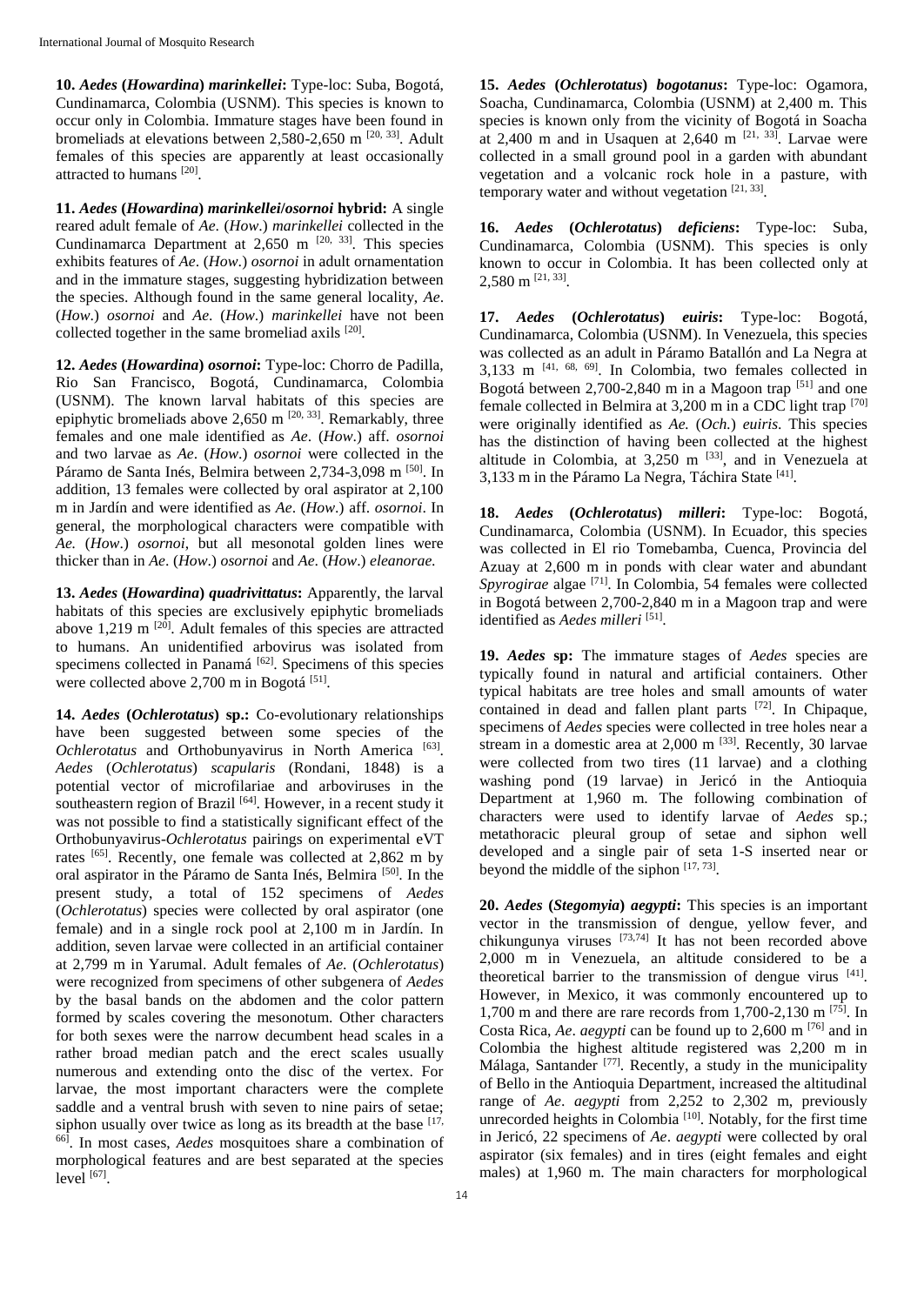identification are: clypeus with white scales, midfemur with an anterior white stripe from base to tip, and mesonotum with a lyre-shaped pattern of silvery scales [17].

**21.** *Culex* **sp.:** Larvae occur primarily in semi-permanent or permanent bodies of ground water, but many species are found exclusively in leaf axils, tree holes, rock-holes and crab-holes. Some species utilize artificial containers as well as the normal ground-water habitats. Several species of the subgenera *Culex* and *Melanoconion* are of medical importance [73]. Recently, three specimens identified as *Culex* species were collected at 2,862 m in the Páramo Santa Inés, Belmira  $[50]$ . In the present study, a total of 120 specimens were identified as *Culex* species collected as follows: in bromeliads at 2,092-2,481 m (23 larvae, three reared to obtain two females and one male) in Jardín; in leaf axils of *Xanthosoma* (one male) at 2,009 m; inside tires (95 larvae, 63 reared to obtain 37 females, 26 males) at 1,960 m in Jericó; and in one bromeliad at 2,642 m (eight larvae, three females and five males) in Salento.

**22.** *Culex* **(***Aneodioporpa***)** *conservator***:** This species is frequently found in tree holes and bamboo internodes in tropical areas far from forests [78]. Only one larva was identified as *Culex* aff. *conservator* and it was collected in a bromeliad at Jardín at 2,092 m. The diagnostic characters were lateral abdominal setae single on segments III to V  $^{[26]}$ . Considering the single larva collected, future collections should be conducted to confirm this record.

**23.** *Culex* **Subgenus** *Carrollia***:** The immature stages are found commonly in natural containers; however, some species can also be found in artificial containers. The habitats most frequently used by species of this subgenus are broken bamboo and tree holes  $[16, 27]$ . This subgenus is probably the most distinctive subgenus of *Culex* and includes the only species in the entire genus with conspicuous metallic ornamentation in the adults  $[27]$ . Species of this subgenus are not of medical importance to humans [73]. The abdomen with iridescent basolateral markings was particularly useful for the identification of two specimens (two larvae reared to obtain one female and one male) collected as larvae in the leaf axil of *Xanthosoma* at 2,100 m in Jardín.

**24.** *Culex* **(***Carrollia***)** *bihaicola***:** This species utilizes an extremely wide range of aquatic habitats  $[27]$ . Some larvae of this species were collected in artificial containers in "El Chorro" at Sierra de San Luis at 1,200 m in Venezuela [79] . In Colombia, the only occurrence records published are from Anorí, Antioquia Department at 1,535 m and the Rio Raposo, Valle del Cauca Department, at low altitude from metal boxes [80]. Interestingly, specimens of *Cx*. *bihaicola* were collected in a palm-leaf (10 larvae reared to obtain three females) and in a tire (13 larvae, 10 reared to obtain three females and seven males) from Jardín at 2,526 m and in Salento at 2,095 m respectively. Adult characters [27]: erect scales of vertex of head yellowish to white and abdominal sterna entirely palescaled. Male genitalia: distal division of subapical lobe of gonocoxite relatively broad and with two specialized setae with recurved apex. Fourth-instar larvae: head seta 6-C single.

**25.** *Culex* **(***Carrollia***)** *secundus***:** Larvae do not appear to occupy a wide range of aquatic habitats and have been found primarily in cut or broken bamboo, fallen leaves and palm spathes <sup>[27]</sup>. Particularly, in Colombia this species has been recorded in the Departments of Caldas, Huila, Meta, Valle del Cauca and Antioquia at elevations between 15-1,700 m [33]. In addition, there are some records of *Cx*. *secuncus* at 1,500 m collected in fallen and broken bamboo in a forest of Manizales in the Caldas Department [33]. Recently, five specimens (five larvae reared to obtain one female and four males) were collected in one bromeliad at 2,173 m in Támesis in the Antioquia Department. Morphological characters  $[27]$ : midlobe of scutellum with linear dark scales; mesonotal vestiture predominantly dark bronzy; male with a single pair of long subapical; maxillary palpus of male entirely darkscaled.

**26.** *Culex* **Subgenus** *Culex***:** Specimens of this subgenus were collected in bromeliads in the coffee plantation "Finca La Esperanza", Iles municipality on the road between Pasto and Ipiales at 1,900 m [33]. Recently, *Culex stenolepis* (Dyar & Knab 1908) was the first species found in a ground pool within, and downslope from, the crater of the Pululahua Volcano at 2,101 m, 80 km from the capital Quito, in Ecuador [81]. In Colombia, the maximum altitude recorded for this species is in Bogotá at  $3,150$  m  $^{[33]}$  and in Venezuela, six species belonging this subgenus were reported above 2,000 m [41]. In the present study, specimens were identified principally by the presence/absence of a few salient anatomical features of the adults based on characters available in Forattini 2002  $[16]$ . A total of 17 specimens belonging this subgenus were identified as *Cx.* aff. *habilitator*. They were collected in bromeliads at 2,092 m (three larvae) and 2,416 m (17 larvae, five reared to obtain two females and three males) in Jardín and Salento respectively. In addition, six species were identified as species 1, 3-7. Further studies are necessary each species the exact taxonomic status assignation of each species.

**27.** *Culex* **(***Culex***)** *acharistus***:** Eighty-four larvae, 75 reared to obtain 40 females and 35 males, were morphologically identified as *Cx. acharistus* and were collected exclusively from cattle footprints between 2,576-2,642 m in Salento. The main morphological characters for larvae, adult females and male genitalia are based on the description of this species provided by Forattini 2002<sup>[16]</sup>.

**28.** *Culex* **(***Culex***)** *coronator***:** In Brazil, Saint Louis encephalitis virus has been isolated from *Cx*. *coronator* [82] and in Florida, USA, this species is a competent vector of West Nile virus under certain conditions, such as high temperatures [83]. Most recently, 15 specimens were identified as *Cx. coronator* collected from one bromeliad (one female) and an animal drinking bowl (14 larvae, five reared to obtain three females and two males) at 2,092 m in Jardín. The main character in larvae was the siphon with strong apical spines. This species differs from other members of the Coronator Complex by the arrangement and number of setae on the subapical lobe of the gonocoxite in the male genitalia  $[25]$ .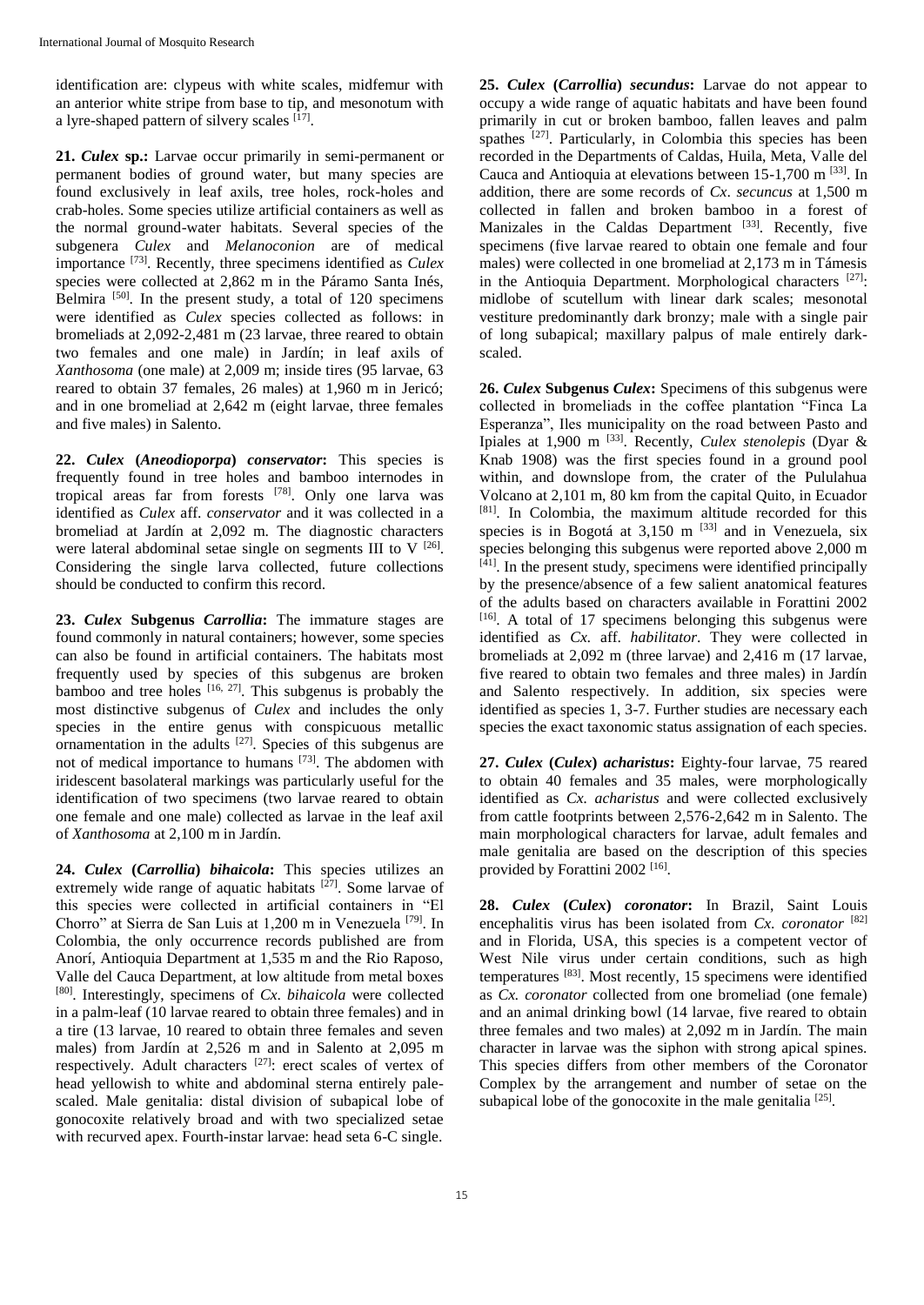**29.** *Culex* **(***Culex***)** *chitae***:** Type-loc: Monserrate, nr. Bogota, Colombia (USNM). The only information about this species is that two males were collected in the type locality at 2,900 m. Adult female, larval and pupal characters are unknown [84].

**30.** *Culex* **(***Culex***)** *quinquefasciatus***:** This species is recorded above 2,000 m from various municipalities of the Cundinamarca Department [9, 85-87] . *Culex quinquefasciatus* is an urban problem with health importance in Bogotá and its surroundings [88]. In its natural environment, larvae develop in polluted ponds rich in organic matter [86, 89]. In the list of mosquitoes above 2,000 m in Venezuela, two records exist for this species at  $2,000$  and  $2,327$  m  $^{[41]}$ . A total of 119 specimens *Cx*. *quinquefasciatus* were collected in bromeliads (84 larvae, 46 reared to obtain 17 females and 29 males) and one tire (35 larvae, 29 reared to obtain nine females and 20 males) in Jardín at 2,092-2,317 m and one tire in Salento at 2,019 m.

**31.** *Culex* **Subgenus** *Microculex***:** The immature stages inhabit mainly epiphytic bromeliads. Moreover, some specimens have also been found less frequently in tree holes and bamboo internodes. Species of this subgenus are not of medical importance to humans [16, 73] . *Culex* (*Microculex*) *daumastocampa* Dyar & Knab, 1908 was reported at 2,550 m in Venezuela [41]. The subgenus *Microculex* includes 33 species <sup>[73]</sup> and currently no attempt has been made to develop a taxonomic key for all species [90]. Specimens of this subgenus were collected in Jardín between 2,261-2,403 m (17 larvae, 11 reared to obtain five females and six males) and in Yarumal (three larvae) at 2,800 m.

**32.** *Culex* **(***Microculex***)** *aureus***:** In the present study, we collected 21 specimens (21 larvae, nine reared to obtain seven females and two males) identified as *Cx*. *aureus* in bromeliads at 2,095 m in Salento. The morphological characters are available for the identification of the pupa, larva and adult male [91]. This is the first record of this species in Colombia.

**33.** *Culex* **(***Microculex***)** *imitator***:** The larval habitat for this species is exclusively bromeliads [92, 93]. We identified 20 specimens as probable *Cx*. *imitator* using molecular taxonomy [94]. In the Páramo de Santa Inés, Belmira, one female reared from a larva collected in a bromeliad at  $2,862$  m  $[50, 94]$ . The other 19 were larvae collected in bromeliads at 2,481 m in Jardín. These are potential records as the species was not definitively identified.

**34.** *Culex* **Subgenus** *Neoculex***:** Species of this subgenus are not known to be of medical or economic importance [73]. In Suba in the Cundinamarca Department, specimens collected at 2,580 m were identified belonging this subgenus as species  $60^{[33]}$ . In the present study, one specimen of this subgenus was collected in a pond in the Parque Ecoturístico Arvi, Santa Elena, Medellín in the Antioquia Department at 2,600 m. Considering that only one specimen was collected, future collections should be conducted to expand and identify the species.

**3.5** *Orthopodomyia* **sp.:** Most species of this genus occur in the Neotropical and Oriental regions.

Recently, in Colombia, *Orthopodomyia albicosta* (Lutz, 1905)

was collected in areas with coffee plantations in Hispania in the Antioquia Department at 1,045 m and Anserma in the Caldas Department at 875 m  $[95]$ . In the present study, for the first time in Salento, three larvae reared to males were identified as *Orthopodomyia* species and were collected in bromeliads at 2,642 m. Little is known about the biology of *Orthopodomyia* and none of the species are of medical or economic importance to humans [73].

**36.** *Johnbelkinia* **sp.:** Species of *Johnbelkinia* are considered to be potential vectors of pathogens of human diseases. [73]. Recently, specimens of *Johnbelkinia ulopus* (Dyar & Knab, 1906) were collected in the north of the Colombian Andes between  $848-1,751$  m  $^{[11]}$ . In addition, two females were identified as *Johnbelkinia* sp. and were collected by oral aspirator at 2,100 m in Jardín. Both specimens were identified using the following combination of characters: "dorsal head scales with brilliant silver and blue reflections, proboscis distinctly longer than forefemur, scutal scales moderately broad and flat and dull to moderately iridescent, postpronotum with one or two posterior setae, lower mesokatepisternal setae usually not extended above lower edge of mesepimeron and mid- and hindtarsi with pale markings" [28].

**37.** *Sabethes* **sp.:** Species of this genus are forest mosquitoes and some species are of medical importance to humans [73]. Recently, *Sabethes* (*Sabethinus*) *intermedius* (Lutz, 1904) and *Sabethes* (*Peytonulus*) *soperi* Lane & Cerqueira, 1942 were collected in the province of Napo, Ecuador in the Natural Reserve of Colonso-Chalupas at 1,200 m altitude [96]. In the current study, four females of a *Sabethes* species were collected by oral aspirator at 2,100 in Jardín. The morphological characters of all specimens were: "pronotal lobe quite developed and united above; postnotum developed and nearly perpendicular to the axis of scutellum; prealar setae absent; mosquitoes with shining metallic scales" [17].

**38.** *Sabethes* **subgenus** *Sabethoides***:** In Jardín, four females of this subgenus were reared from larvae obtained from bromeliads at  $2,403$  m  $^{[11]}$ .

**39.** *Shannoniana fluviatilis***:** In Jardín, one female was collected by insect net at  $2,253$  m  $^{[11]}$ .

**40.** *Trichoprosopon* **sp.:** Species of this genus are basically forest mosquitoes, the larvae of which are found in a variety of habitats: bamboo, cacao pods, coconut shells, flower bracts of heliconians, leaf axils of plants, tree holes and artificial containers. *Trichoprosopon digitatum* (Rondani, 1848) is regarded as a potential vector of arboviruses to humans [73]. In the present study, 72 specimens were identified as species of *Trichoprosopon*, two females were collected by oral aspirator at 2,253 m in Jardín, 52 larvae in bamboo stumps (45 reared to obtained 31 females and 14 males) between 2,002-2,200 m, three larvae in one bromeliad (reared to obtain two females and one male) at 2,009 m, 14L in the leaf base of a *Xanthosoma* between 2,002-2,009 m in Jericó and one larvae in a bamboo stump at 2,471 m in Salento. Molecular identification tools will be used to aid the identification of these specimens because it was not possible to identify them to species based on morphology.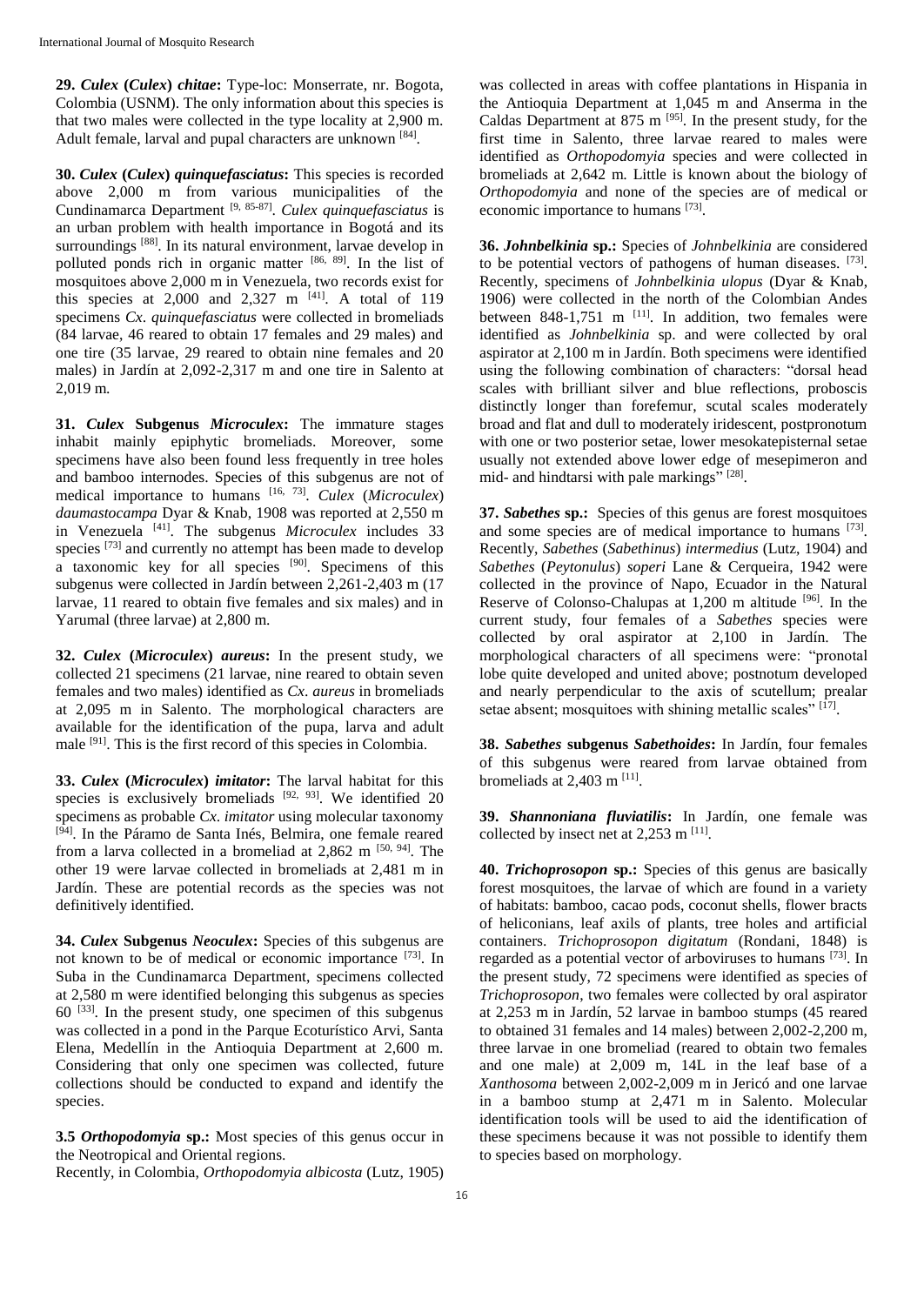**41.** *Trichoprosopon evansae***:** Type-loc: Restrepo, Meta, Colombia (IOC). In Jardín, one male and six females were obtained by different collecting methods in a forest habitat between  $2,253-2,413$  m <sup>[11]</sup>. In addition, one female was identified as *Tr. evansae,* which was collected at 2,253 m by entomological net in Jardín. Future collections should be conducted to expand this record.

**42.** *Trichoprosopon pallidiventer* **s.l.:** In 13 localities from northern Andean coffee-growing regions of Colombia, 346 males and 416 females were obtained by different collecting methods between 798-2,515 m  $^{[11]}$ . In the current study, 11 larvae of this species were collected in a bamboo stump (five reared to obtain two females and three males) and bromeliads (six reared to obtain three females and three males) at 2,642 m in Salento. The specimens were identified using available morphological keys  $[17, 28]$ . These specimens belong to the Pallidiventer Complex of Zavortink (1981) which includes unknown species [11].

**43.** *Trichoprosopon* **sp.:** A. This morphospecies was tentatively identified among 28 females from a high valley area of Jardín municipality, part of the Colombian coffee growing region. The habitat is a cloud forest at an elevation of 2,253 m with numerous bromeliads and other epiphytes. Mosquitoes were attracted to humans during the day and they were collected using a mouth aspirator. Morphologically, these specimens seem to belong to the *Trichoprosopon pallidiventer* Complex [11] .

**44.** *Trichoprosopon* **sp. B:** This morphospecies was found at 2,202 m in a Colombian Andean region. The mosquitoes were tentatively identified from three reared adult females obtained from larvae and pupae inhabiting a *Xanthosoma* spp. leaf base. The plants were in a small vegetation patch above the border of a road in the rural municipality of Jericó. This species is similar to species belonging to the genus *Johnbelkinia* but there are some morphological differences, especially in the pleural setae, allowing for the recognition of *Trichoprosopon* sp. B as part of the genus *Trichoprosopon*  [11] .

**45.** *Wyeomyia* **sp:** Species of this genus are not known as vectors of disease agents and have little or no economic importance to humans [73]. In the Páramo de Santa Inés, Belmira, eight females were collected by entomological nets at  $2,977$  m  $[50]$ . In the present study, 74 specimens were identified as *Wyeomyia* sp. In Jardín, five larvae (two reared to obtain two females) were collected in bromeliads between 2,092-2,526; two females were collected by entomological net at 2,253 m; three females by oral aspirator between 2,100- 2253 m; and one female by Shannon trap at 2,403 m. In Jericó, three larvae (reared to obtain three females) were collected from one bromeliad at 2,200 m and 51 larvae (reared to obtain 43 females and 8 males) in bromeliads at 2,018 m. For Salento, six larvae (reared to obtain four females and two males) were collected in bromeliads at 2,642 m. Finally, three larvae (one reared to obtain one female) were collected in Yarumal at 2,800 m. Molecular identification will be used in this case because most of the material consists of larvae and adult females, and this group is taxonomically difficult with morphologically similar species that require revision [73].

**46.** *Wyeomyia* **aff.** *phroso***:** Recently, this species was collected in the adult stage in the forest habitat of three municipalities of the northern Andean coffee-growing regions of Colombia, in Jardin (Antioquia Department) and Anserma and Chinchiná (Caldas Department) between 1,313-2,253 m [11] .

**47.** *Wyeomyia* **(***Nunezia***):** The subgenus *Nunezia* has not been well characterized, but the species possess significant differences from specimens [31] . Recently, *Wy*. *bicornis* was recorded at  $2,550$  m in Venezuela <sup>[41]</sup>. An undescribed species, consisting of 101 adult females and eight males, is known to occur in Jardín at 1,313 and in Chinchiná at 2,247 m <sup>[11]</sup>. Seven larvae of this subgenus were collected in bromeliads between 2,317-2,526 m in Jardín. Some characters of the of the females reared from the larvae were curved proboscis similar in length to the forefemur, antennal flagellum about 0.6 length of the proboscis, frequent presence of silvery scales on the scutellum, and other characters provided in Porter 2014 [31] .

**48.** *Wyeomyia* **(***Nunezia***) sp.:** A. Records correspond to three males reared from larvae collected in bromeliads in forest habitat in Chinchiná (1,514 m) and Jardín (2,247 m), mentioned above [11].

**49.** *Wyeomyia* **(***Nunezia***) sp.:** B. In Jardín, this species was provisionally identified from two males reared from larvae collected in a bromeliad forest at  $2,316$  m  $^{[11]}$ .

**50.** *Uranotaenia* **Subgenus** *Uranotaenia***:** In Bogotá, specimens collected at 2,550 m were identified belonging this subgenus as species  $4^{[33]}$ .

**51.** *Uranotaenia* **(***Uranotaenia***)** *riverai.* **Type-loc:** Bogotá, Colombia (USNM). This species was described from two males and two females collected in Bogotá at 2,700 m. The larva and pupa are unknown [97].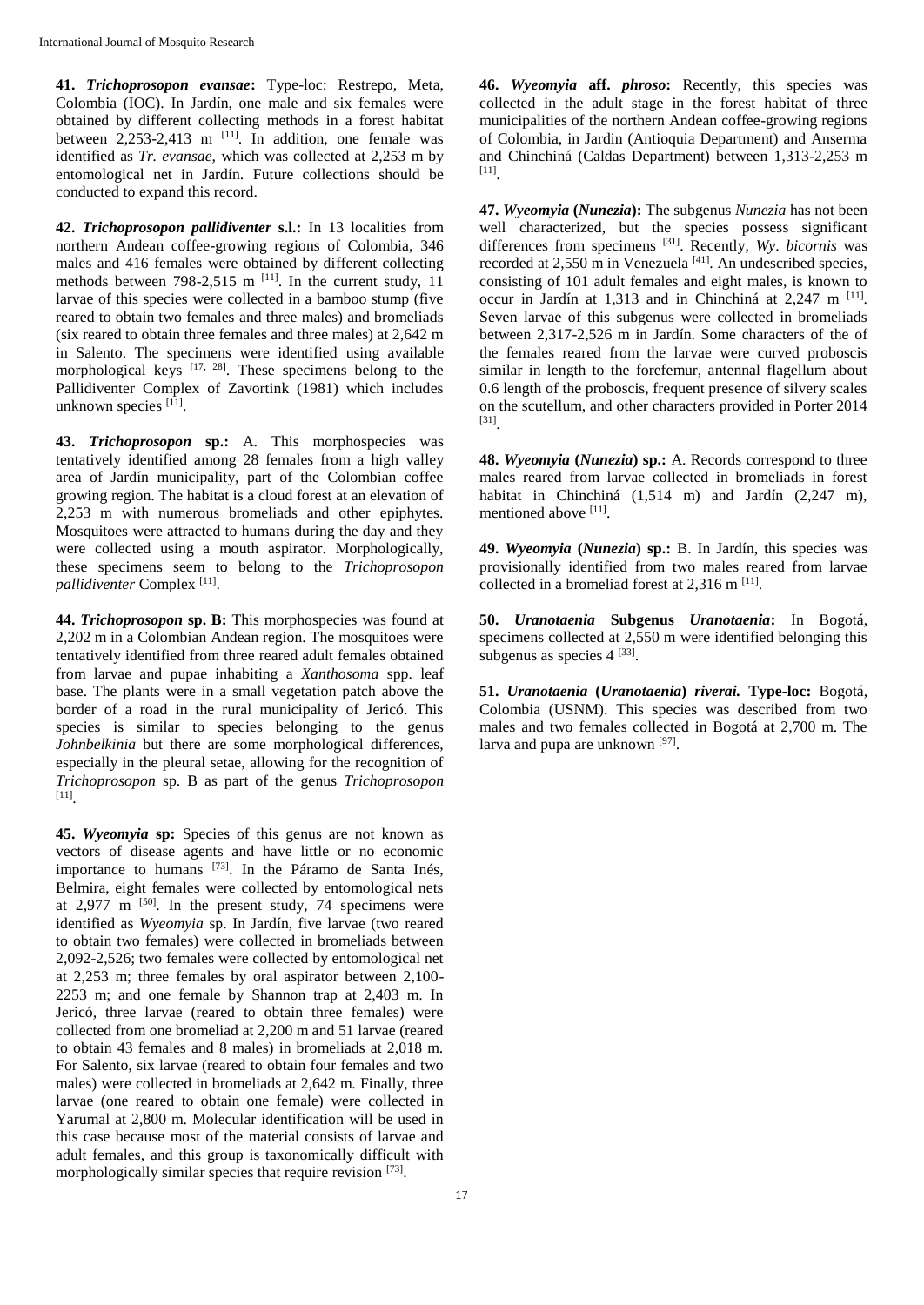| $\overline{\#}$ Taxon             | Reference              | Municipality/Neighborhood              | <b>Department</b> | <b>Coordinates</b>     | <b>Collecting method</b>                               | <b>Altitude</b> |
|-----------------------------------|------------------------|----------------------------------------|-------------------|------------------------|--------------------------------------------------------|-----------------|
| 19                                | [33]                   | Chipaque                               | Cundinamarca      | 04°26'33"N, 74°02'39"W | Seepage/tree holes/ground pool                         | 2,000           |
| 40                                | Present study          | Jericó/ Quebrada cerca al casco urbano | Antioquia         | 05°47'18"N, 75°47'26"W | Bamboo stump/ Leaf axils of Xanthosoma                 | 2,002           |
| 1.4                               | $[40]$                 | Villa Maria                            | Caldas            | 05°02'44"N, 75°30'55"W | Not reported                                           | 2,005           |
| 21/40                             | Present study          | Jericó/ Quebrada cerca al casco urbano | Antioquia         | 05°47'17"N, 75°47'27"W | Leaf axils of Xanthosoma / Bromeliad                   | 2,009           |
| 45                                | Present study          | Jericó/Reserva la Cascada              | Antioquia         | 05°47'50"N, 75°46'49"W | <b>Bromeliad</b>                                       | 2,018           |
| 30                                | Present study          | Salento                                | Quindio           | 04°38'14"N, 75°34'15"W | Tire                                                   | 2,019           |
| 6, 21, 22, 26, 30, 45 / 28 // 30  | Present study          | Jardín/Forest                          | Antioquia         | 05°37'18"N, 75°49'35"W | Bromeliad /Animal drinking bowl // Tire                | 2,092           |
| 24/32                             | Present study          | Salento                                | Quindio           | 04°37'50"N, 75°28'08"W | Tire / Bromeliad                                       | 2,095           |
| 2, 6, 7, 12, 36, 37, 45 / 12 //23 | Present study          | Jardín/Reserva forestal La Playa       | Antioquia         | 05°35'03"N, 75°46'02"W | Oral aspirator / rock pool // Leaf axils of Xanthosoma | 2,100           |
|                                   | $[40]$                 | Santuario                              | Antioquia         | 06°08'15"N, 75°15'50"W | Not reported                                           | 2,150           |
| 1,4                               | $[40]$                 | Manizales                              | Caldas            | 05°03'58"N, 72°29'05"W | Not reported                                           | 2,153           |
| 6, 25                             | Present study          | Támesis                                | Antioquia         | 05°43'19"N, 75°44'45"W | <b>Bromeliad</b>                                       | 2,173           |
| 40, 45                            | Present study          | Jericó/Río Frío                        | Antioquia         | 05°43'19"N, 75°44'45"W | Bromeliad / Bamboo stump                               | 2,200           |
| 44                                | $[11]$                 | Jericó                                 | Antioquia         | 05°43'19"N, 75°44'45"W | Leaf axils of Xanthosoma                               | 2,202           |
| $\overline{20}$                   | $[77]$                 | Málaga                                 | Santander         | 06°41'58"N, 72°43'58"W | Not reported                                           | 2,200           |
| $\overline{4}$                    | [40]                   | Aguadas                                | Caldas            | 05°36'33"N, 75°27'23"W | Not reported                                           | 2,214           |
| 30                                | Present study          | Jardín/Reserva forestal La Playa       | Antioquia         | 05°35'51"N, 75°47'40"W | <b>Bromeliad</b>                                       | 2,230           |
| 6                                 | Present study          | Jardín/Reserva forestal La Playa       | Antioquia         | 05°36'49"N, 75°48'57"W | Entomological nets, bromeliads                         | 2,251           |
| 47,48                             | $[11]$                 | Jardín/Reserva forestal La Plava       | Antioquia         | 05°36'49"N, 75°48'57"W | Bromeliad                                              | 2,247           |
| 20                                | $[10]$                 | Bello/Vereda Tierradentro, zona rural  | Antioquia         | 06°19'55"N, 75°33'29"W | Ovitraps                                               | 2,252           |
| 39, 41, 43, 46/ 40, 41, 45        | $[11]$ / Present study | Jardín/Forest                          | Antioquia         | 05°35'54"N, 75°49'11"W | Insect net                                             | 2,253           |
| 31                                | Present study          | Jardín/Reserva forestal La Playa       | Antioquia         | 05°35'52"N, 75°47'40"W | <b>Bromeliad</b>                                       | 2,261           |
| 26, 30                            | $[33]$                 | Santa Leticia                          | Huila             | 02°14'25"N, 76°10'12"W | Swamp                                                  | 2,300           |
| $\overline{20}$                   | $[10]$                 | Bello/Vereda Tierradentro, zona rural  | Antioquia         | 06°19'55"N, 75°33'29"W | Ovitraps                                               | 2,302           |
| 49                                | $[11]$                 | Jardín/Forest                          | Antioquia         | 05°35'52"N, 75°47'39"W | Bromeliad                                              | 2,316           |
| 30, 47                            | Present study          | Jardín/Reserva forestal La Playa       | Antioquia         | 05°35'13"N, 75°46'18"W | <b>Bromeliad</b>                                       | 2,317           |
| 6                                 | Present study          | Jardín/Reserva forestal La Playa       | Antioquia         | 05°35'03"N, 75°46'02"W | Shannon trap                                           | 2,376           |
| $\overline{15}$                   | [21, 33]               | Soacha/Ogamora town                    | Cundinamarca      | 04°34'41"N, 74°12'52"W | Volcanic rockhole in pasture                           | 2,400           |
| $\overline{c}$                    | $[49]$                 | Jardín/Reserva forestal La Playa       | Antioquia         | 05°35'03"N, 75°46'02"W | Shannon trap                                           | 2,400           |
| 2, 6, 31, 45 / 38                 | Present study / [11]   | Jardín/Reserva forestal La Playa       | Antioquia         | 05°37'59"N, 75°49'48"W | Shannon trap, bromeliad                                | 2,403           |
| 6                                 | Present study          | Jardín/Reserva forestal La Playa       | Antioquia         | 05°37'59"N, 75°49'48"W | <b>Bromeliad</b>                                       | 2,412           |
| 41                                | $[11]$                 | Jardín                                 | Antioquia         | 05°36'49"N, 75°48'57"W | Bromeliad, Xanthosoma spp. leaf base,                  | 2,413           |
| 26                                | Present study          | Salento                                | Quindio           | 04°38'06"N, 75°28'58"W | <b>Bromeliad</b>                                       | 2,416           |
| 40                                | Present study          | Salento                                | Quindio           | 04°37'50"N, 75°28'08"W | Bamboo stump                                           | 2,471           |
| 21, 33                            | Present study          | Jardín/Reserva forestal La Playa       | Antioquia         | 05°35'03"N, 75°46'02"W | <b>Bromeliad</b>                                       | 2,481           |
| 42                                | $[11]$                 | Jardín/Reserva forestal La Playa       | Antioquia         | 04°37'50"N, 75°28'08"W | Insect net, bromeliad, Xanthosoma spp. leaf base       | 2,515           |
| $\overline{26}$                   | Present study          | Salento                                | Ouindio           | 04°37'50"N, 75°28'08"W | Bamboo stump/Xanthosoma spp. leaf base                 | 2,515           |
| $\overline{2,6}$                  | Present study          | Jardín/Reserva forestal La Playa       | Antioquia         | 05°35'03"N, 75°46'02"W | <b>Bromeliad</b>                                       | 2,521           |
| 24/45, 47                         | Present study          | Jardín/Reserva forestal La Playa       | Antioquia         | 05°35'13"N, 75°46'18"W | Palm-leaf / Bromeliad                                  | 2,526           |
| 30                                | [85]                   | Bogotá/Rio Tunjuelito                  | Cundinamarca      | 04°32'43"N, 74°07'32"W | Shannon trap                                           | 2,540           |

# **Table 1:** Mosquito species recorded above 2,000 m in Colombia.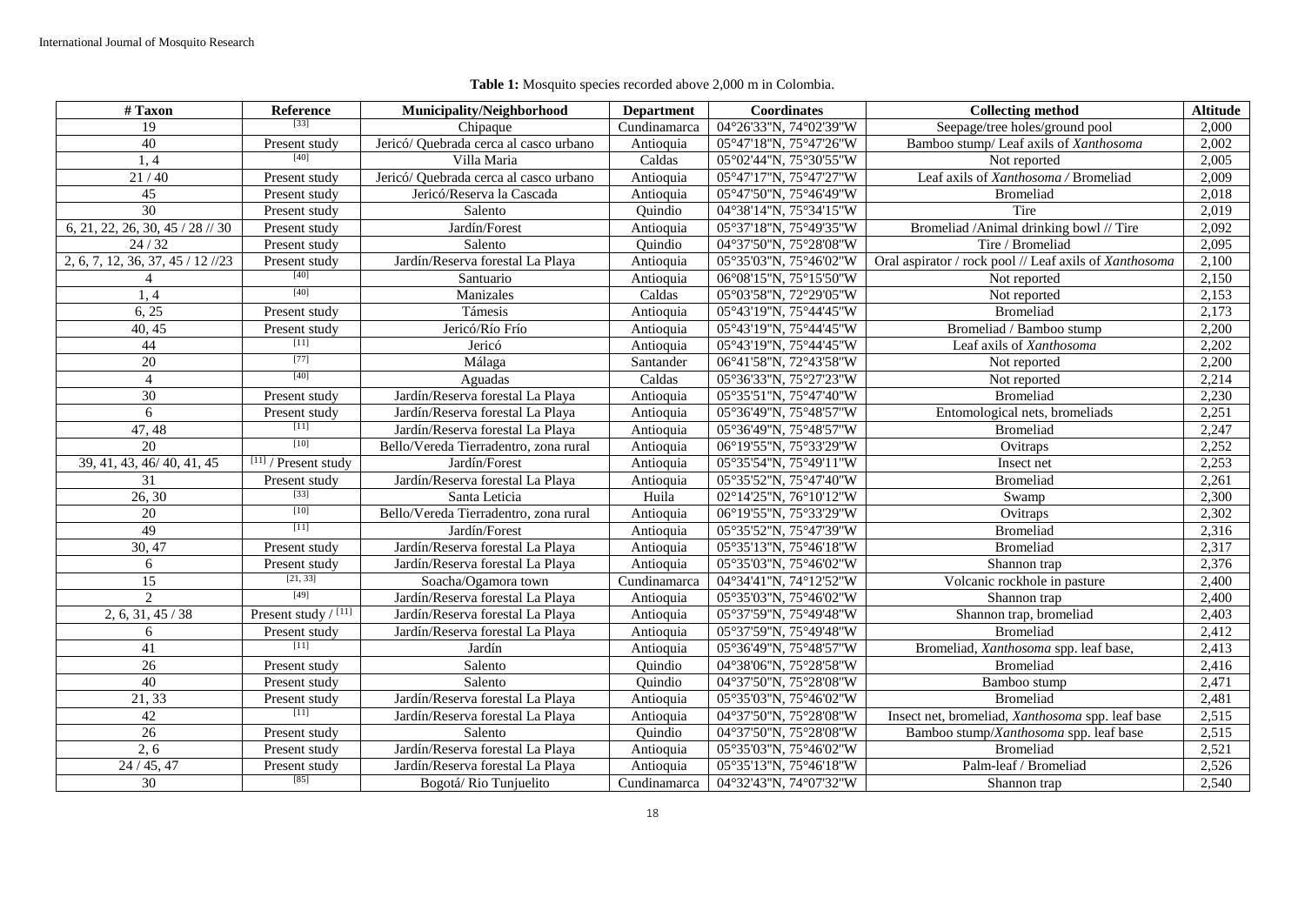| $\overline{30}$           | $[86]$               | Mosquera/Centro Agropecuario Marengo  | Cundinamarca                      | 04°42'00"N, 74°14'00"W | Aspirator, artificial containers, Shannon trap | 2,543 |
|---------------------------|----------------------|---------------------------------------|-----------------------------------|------------------------|------------------------------------------------|-------|
| 50                        | $[33]$               | Bogotá/Canal del Rio Negro            | Cundinamarca                      | 04°35'56"N, 74°4'51"W  | Swamp/seepage                                  | 2,550 |
| 30                        | $[33]$               | Bogotá/Ciudad Universitaria           | Cundinamarca                      | 04°38'08"N, 74°04'58"W | Ground pool                                    | 2,555 |
| 26                        | $[33]$               | Soacha/Chusacá town                   | Cundinamarca                      | 04°33'00"N, 75°15'00"W | Swamp                                          | 2,570 |
| 27                        | Present study        | Salento                               | Quindio                           | 04°37'50"N, 75°28'08"W | Cattle footprint                               | 2,576 |
| 10, 16, 34                | [20, 21, 33]         | Bogotá/Suba                           | Cundinamarca                      | 04°44'28"N, 74°05'02"W | Bromeliad                                      | 2,580 |
| 30                        | [87]                 | Bogotá/Urban area                     | Cundinamarca                      | 04°36'43"N, 74°04'07"W | Not reported                                   | 2,600 |
| 26                        | $[33]$               | Tangua/Vereda El Cebadal              | Nariño                            | 01°05'44"N, 77°23'38"W | Ground pool                                    | 2,600 |
| 17,33                     | $[33]$               | Sopó                                  | Cundinamarca                      | 04°54'29"N, 73°56'25"W | Pond                                           | 2,600 |
| 2                         | [48]                 | Angelopolis/Reserva Ecológica         | Antioquia                         | 06°06'47"N, 75°43'01"W | <b>Bromeliad</b>                               | 2,600 |
| 34                        | Present study        | Medellín/Parque Ecoturístico Arví     | Antioquia                         | 05°15'56"N, 75°29'49"W | Pond                                           | 2,600 |
| 15                        | [21, 33]             | Usaquen/Las Acacias                   | Cundinamarca                      | 04°43'11"N, 74°02'12"W | Small ground pool in garden lawn               | 2,640 |
| 21, 35, 42, 45/ 26 // 42  | Present study        | Salento                               | Ouindio                           | 04°37'50"N, 75°28'08"W | Bromeliad/Cattle footprint // Bamboo stump     | 2,642 |
| $10-12$                   | [20, 33]             | Bogotá                                | Cundinamarca                      | 04°44'28"N, 74°05'02"W | Bromeliad                                      | 2,650 |
| $\overline{15}$           | $[21]$               | Bogotá/Usaquen, Las Acacias           | Cundinamarca                      | 04°41'20"N, 74°01'31"W | Ground pool                                    | 2,690 |
| 3, 13, 17, 18/51          | [51]/[97]            | Bogotá                                | Cundinamarca                      | 04°35'56"N, 74°04'51"W | Ground pool / Magoon trap                      | 2,700 |
| 6                         | Present study        | Angelopolis/El Romeral                | Antioquia                         | 06°05'30"N, 75°44'05"W | <b>Bromeliad</b>                               | 2,704 |
| $6-8, 12$                 | [50]                 | Páramo de Santa Inés, Belmira         | Antioquia                         | 06°37'22"N, 75°39'19"W | Bromeliad                                      | 2,734 |
| 2, 6                      | Present study        | Yarumal/La Maconia                    | Antioquia                         | 06°57'48"N, 75°25'02"W | <b>Bromeliads</b>                              | 2,755 |
| 12                        | Present study        | Yarumal/La Maconia                    | Antioquia                         | 06°57'48"N, 75°25'02"W | Artificial container                           | 2,799 |
| $\overline{4}$            | $[33]$               | Pasto/Laguna de la Cocha              | Nariño                            | 01°16'00"N, 77°09'07"W | Swamp                                          | 2,800 |
| 31, 45                    | Present study        | Yarumal/La Maconia                    | Antioquia                         | 06°57'48"N, 75°25'02"W | <b>Bromeliad</b>                               | 2,800 |
| 6, 7                      | Present study        | Angelopolis/ El Romeral               | Antioquia                         | 06°07'55"N, 75°45'45"W | <b>Bromeliad</b>                               | 2,802 |
| 3, 17, 18                 | $[51]$               | Bogotá/Rio San Francisco              | Cundinamarca                      | 04°35'01"N, 74°02'25"W | Ground pool / Magoon trap                      | 2,840 |
| 3, 8, 14, 21 / 33         | $[50]$               | Páramo de Santa Inés, Belmira         | Antioquia                         | 06°37'10"N, 75°39'26"W | CDC trap, oral aspirator /bromeliads           | 2,862 |
| $\overline{29}$           | [84]                 | Bogotá/Cerro de Monserrate            | Cundinamarca                      | 04°36'21"N, 74°03'23"W | Aspirator/stream pool                          | 2,900 |
| 6, 9                      | $[50]$               | Páramo de Santa Inés, Belmira         | Antioquia                         | 06°38'44"N, 75°42'16"W | Oral aspirator, bromeliad                      | 2,905 |
| 32                        | Present study        | Salento                               | Quindio                           | 04°37'50"N, 75°28'08"W | <b>Bromeliad</b>                               | 2,905 |
| 6                         | [50]                 | Páramo de Santa Inés, Belmira         | Antioquia                         | 06°38'44"N, 75°42'16"W | Oral aspirator                                 | 2,928 |
| 2,45                      | $[50]$               | Páramo de Santa Inés, Belmira         | Antioquia                         | 06°37'30"N, 75°42'25"W | Entomological nets, bromeliads                 | 2,977 |
| 6, 9                      | $[50]$               | Páramo de Santa Inés, Belmira         | Antioquia                         | 06°38'40"N, 75°42'23"W | Oral aspirator, bromeliad                      | 3,000 |
| 5                         | $[60]$               | Chocontá                              | Cundinamarca                      | 05°01'00"N, 73°42'00"W | <b>Bromeliad</b>                               | 3,000 |
| 6, 7                      | $[50]$               | Páramo de Santa Inés, Belmira         | Antioquia                         | 06°38'48"N, 75°42'35"W | Oral aspirator, CDC trap, bromeliad            | 3,098 |
| 5                         | $[61]$               | Guasca                                | Cundinamarca                      | 04°46'00"N, 74°10'00"W | <b>Bromeliad</b>                               | 3,100 |
| 9                         | [20, 33]             | Puracé/Parque Nacional Natural Puracé | Huila                             | 02°12'00"N, 76°21'00"W | Bromeliad, Human Landing Catch                 | 3,100 |
| $\overline{3}$            | $[22]$               | Túquerres                             | Nariño                            | 01°05'14"N, 77°37'08"W | Not reported                                   | 3,104 |
| $\overline{26}$           | $[33]$               | Bogotá/Rio San Francisco              | $\overline{\text{C}}$ undinamarca | 04°35'01"N, 74°02'25"W | Stream pool                                    | 3,150 |
| 13, 17, 18, 21/ 9, 12, 33 | $[51] / [20]$ , [33] | Bogotá/Rio San Francisco              | Cundinamarca                      | 04°35'01"N, 74°02'25"W | Magoon trap/Bromeliad/Stream pool/Pond         | 3,186 |
| 17                        | $[70]$               | Páramo de Santa Inés, Belmira         | Antioquia                         | 06°36'18"N, 75°39'57"W | CDC light trap                                 | 3,200 |
| 17                        | $[33]$               | Choachí                               | Cundinamarca                      | 04°32'00"N, 73°56'00"W | Ground pool                                    | 3,250 |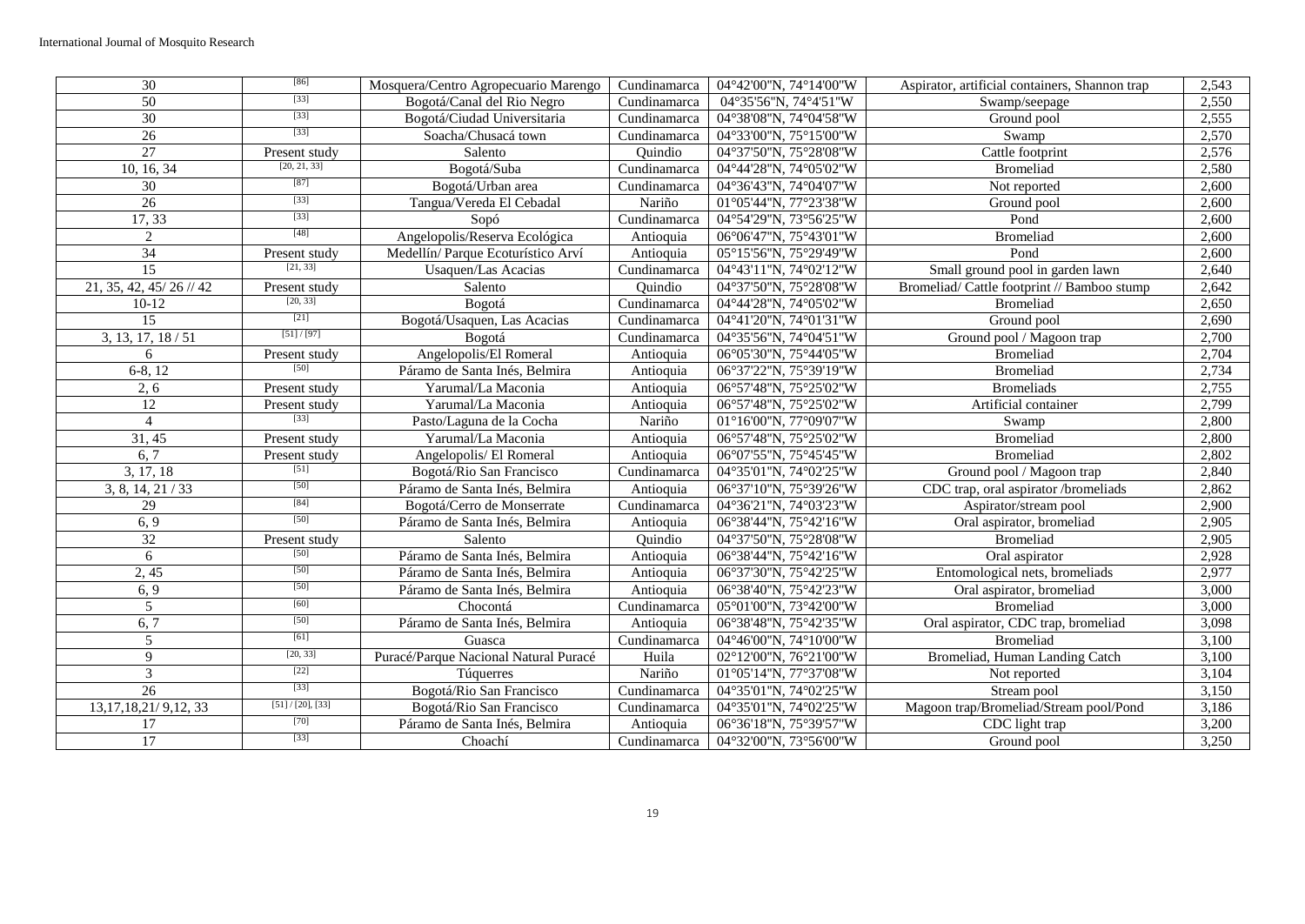## **4. Discussion**

This paper provides the most complete, up-to-date list of mosquito species known to occur above 2,000 m in Colombia, with a total of at least 35 species belonging to 11 genera and 15 subgenera according to the latest nomenclature and classification. The occurrence of some species mentioned only from their type locality in Colombia, for example, *An*. *oiketorakras*, *Ae*. (*How*.) *marinkellei*, *Ae*. (*Och*.) *bogotanus*, *Ae*. (*Och*.) *deficiens*, *Cx*. *chitae* and *Ur*. *riverai*, constitutes valuable information for overall country diversity. Twelve records, *An*. (*Kerteszia*) sp. Boliviensis Group, *Ae*. (*How*.) Eleanorae Group, *Ae*. (*How*.) *marinkellei*∕*osornoi* hybrid, *Ae*. (*How*.) *quadrivittatus*, *Cx*. (*Microculex*) *aureus,* a species of *Culex* subgenus *Neoculex, Trichoprosopon* sp. A, *Trichoprosopon* sp. B, *Wy*. aff. *phroso*, *Wy*. (*Nuz*) sp. A, *Wy*. (*Nuz*) sp. B and a species of *Wy*. subgenus *Nunezia*, were not included in a recent publication about mosquitoes of Colombia [98]. For *Trichoprosopon* this is probably because the study with the most recent new records for the tribe Sabethini is was published the same year [11]. About the species of the *An*. (*Kerteszia*) Boliviensis Group, the records for Colombia are recent [48–50, 94] . The taxonomic information for *An*. *boliviensis* is incomplete due to the absence of descriptions of the immature stages and adult male. Moreover, using the latest taxonomic key to adult females, it is possible to identify this species only as a member of the Boliviensis Group because of the high similarity of morphological characters. Given the incomplete information on species in this group and their taxonomic status, additional investigation is highly desirable [48, 49].

Species of subgenus *Lophopodomyia* of the genus *Anopheles* have not been studied in detail. These are forest mosquitoes and little is known about their bionomics. Even though species of this subgenus are not of medical importance to humans, adult females are apparently active during twilight periods and will feed on humans and other animals that enter their realm [73]. For *An*. *pseudopunctipennis* (subgenus *Anopheles*) and *An*. *argyritarsis* (subgenus *Nyssorhynchus*) some authors describe a strong association between them because the species co-occur, although in different proportions, in the same larval habitats at  $< 1,000$  m <sup>[99–102]</sup>. In Bolivia, both species were found above 2,000 m, which is considered to be "of mid-range altitude" compared with the other *Anopheles* species. The minimum and maximum altitudes are 206 and 2,732 m for *An*. *pseudopunctipennis* and 348 m and 2,323 m for *An*. *argyritarsis* [37] .

In general, *Anopheles* species present in high mountain ecosystems of Colombia are not significant vectors, however, above 1,000 m *An. pseudopunctipennis* is the only species considered to be a malaria vector and has priority in control efforts in Bolivia [37]. Moreover, *Anopheles* (*Nyssorhynchus*) *albimanus* (Wiedemann, 1820), one of the most important vectors of human malaria in Colombia [38,39,103] is typically found in coastal land below 500 m; nevertheless, an earlier report indicated its presence at 1,941 m in Morelia, Mexico [104]. Furthermore, highland expansion of *An*. *albimanus* has been demonstrated in Ecuador, up to  $1,541$  m  $[105]$ . For countries in Mesoamerica and the Caribbean, near present and future climate data suggest that *An*. *albimanus* is likely to invade high-altitude areas (>2,000 m) by 2080 as a result of global warming [106].

Remarkably, species belonging to some genera of the tribe Aedini have not been well studied. Therefore, it is presumed that additional species could occur above 2,000 m in Colombia. In Ecuador, the *Ae*. (*How*.) species are reported mainly from the Andean highlands. Recently *Aedes* (*Howardina*) *fulvithorax* (Lutz, 1904) was found in bromeliads in a small town at 1,475 m in Napo Province <sup>[96]</sup>. Some species of this subgenus attack humans readily and are very abundant <sup>[20]</sup>. Isolation of an unidentified virus was reported for *Aedes* (*Howardina*) sp. [62]. Another important subgenus of *Aedes* is *Ochlerotatus*, which includes species apparently endemic to the Colombian Andes and are relatively poorly known [21] . *Aedes* (*Och*.) *euiris* is the mosquito with the maximum altitude (3,250 m) in Colombia  $^{[33]}$  and in Venezuela (3,133 m)  $^{[41]}$ . The best studied aedine species is *Ae*. *aegypti*, which occurs up to 2,302 m in Colombia  $^{[10]}$ , up to 2,130 m in Mexico  $^{[75]}$  and up to 2,600 m in Costa Rica  $^{[76]}$ . Moreover, some studies have suggested that the geographic range of *Ae*. *aegypti* could be increasing due to climate warming [107]. A more thorough investigation of distribution at high altitudes and the role of these aedine species as vectors of arboviruses should be conducted. This is especially pertinent in Colombia, due to the presence of *Ae*. *aegypti* at 1,960 m in Jericó and up to 2,302 m in Tierradentro, Bello and positive dengue infections in specimens collected in the Paris neighborhood of Bello at 1,984 m [10].

The genus *Culex* is the second largest genus of the family Culicidae after genus *Aedes*. It has a cosmopolitan distribution with 768 formally recognized species divided into 26 subgenera. In the Americas members of this extensive genus are subdivided into 14 subgenera [90]. The subgenera *Culex* and *Melanoconion* are the most important because of their abundance, diversity and epidemiological importance [16]. Above 2,000 m, species of three subgenera, *Culex*, *Neoculex* and *Microculex*, are present in Colombia. Altitude does not seem to limit the distribution of *Cx*. *quinquefasciatus*, since it has been found commonly in municipalities of the Cundinamarca Department between 2,540-2,600 m  $[9, 33, 85-87]$ . *Culex quinquefasciatus* is a competent vector of filarial infections, West Nile virus and St. Louis encephalitis virus. Although recent studies have demonstrated the circulation of West Nile virus in Colombia [108, 109], this species has not yet been implicated as a vector in this country <sup>[74]</sup>.

Finally, species from the subgenus *Uranotaenia* of the genus *Uranotaenia* are not of medical or economic importance but adult females of some species are known to feed on frogs, birds and mammals <a>[73]</a>. For the tribe Sabethini, an important study was undertaken in 17 representative municipalities of the northern Andes in Colombia, the most important coffeegrowing region in the country recorded 10 species above 2,000 m. However, in some cases it was not possible to identify some specimens to species. Many of these species exhibited close similarity to described species but possessed morphological differences that require direct comparison with type material [11]. In general, this tribe has not been well studied, and additional and/or undiscovered species may occur over 2,000 m in Colombia. The mosquito fauna and their ecology above 2,000 m in Colombia requires more research, and we consider that the findings reported here to be a good starting point.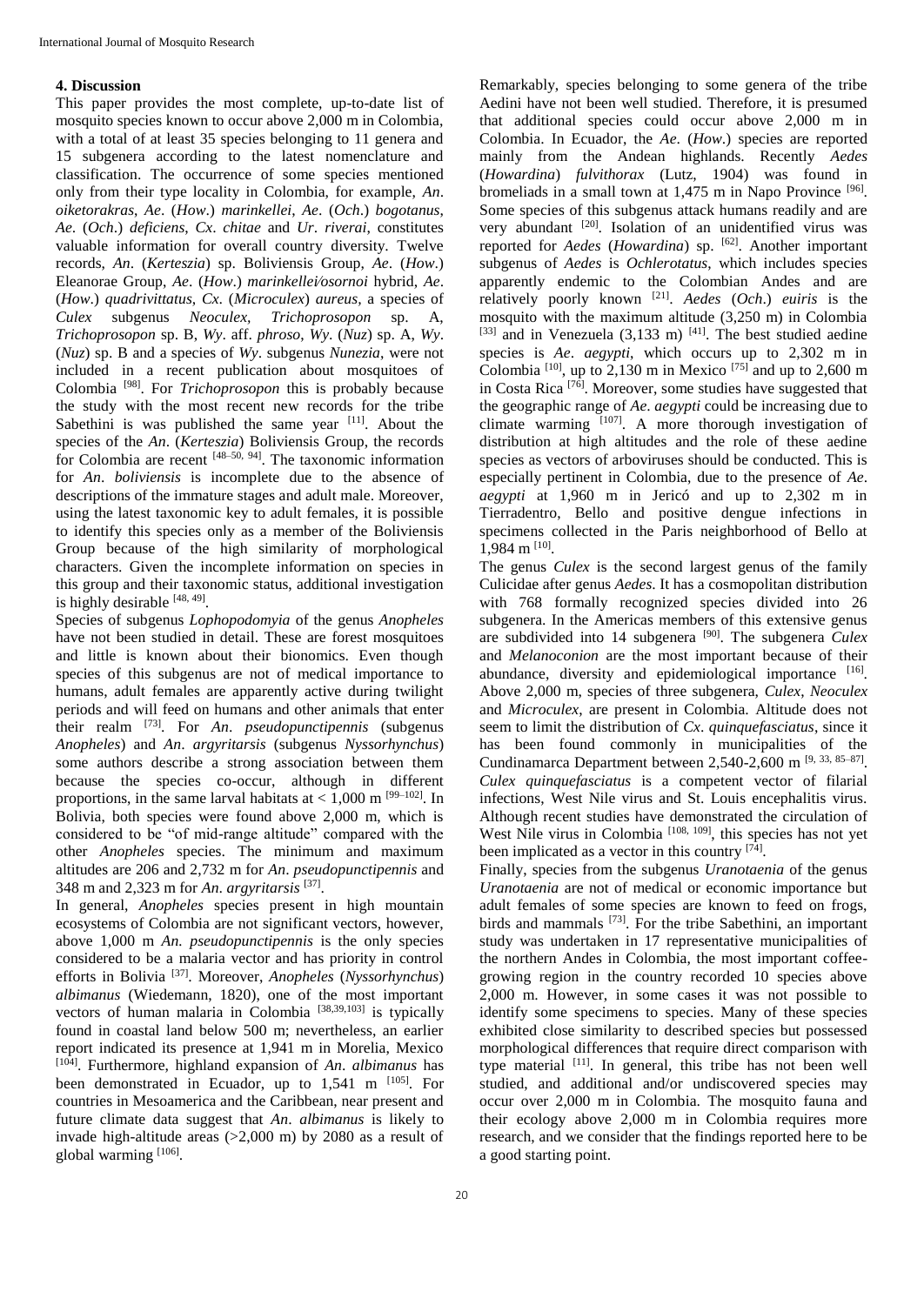## **5. Conclusion**

A total of 35 species of mosquitoes are reported from high Andean mountain ecosystems in Colombia with at least five of medical importance. The presence of these species along with epidemiological data are part of the baseline data for surveillance programs. Some species of the subgenera *Howardina* are reported for the first time from this area. This is a taxonomic complex group that deserve more detailed studies. The annotated list of mosquitoes given in this study is the most complete one for mosquitoes collected above 2,000 m in the country.

# **6. Acknowledgements**

DRG received financial support for her doctoral studies from the Departamento Administrativo de Ciencia, Tecnología e Innovación - Colciencias, Colombia, Convocatoria 528-2011.

## **7. References**

- 1. WRBU. Systematic catalog of Culicidae. Walter Reed Biosystematics Unit. http://www.mosquitocatalog.org. 17 March, 2017.
- 2. Bueno R, Chordá F, Bernúes A, Jiménez R. Aportaciones al conocimiento de los mosquitos (Diptera, Culicidae) de alta montaña presentes en la península ibérica. Pirineos. 2009; 164:49-68.
- 3. Amat G. Artropofauna del Parque Nacional Natural Chingaza. Univ Javeriana Cuad Divulg, 1991; 14:1-12.
- 4. Amat G, Vargas O. Caracterización de microhábitats de la artropofauna en páramos del Parque Nacional Natural Chingaza Cundinamarca, Colombia. Caldasia. 1991; 16(79):539-50.
- 5. Morales-Castaño I, Amat GG. Diversidad de la antropofauna terrestre del páramo la Parada del viento, coordillera oriental, Cundinamarca, Colombia. Boletín la Soc Entomológica Aragon. 2012; 51:211-216.
- 6. Sturm H, Abouchaar A. Observaciones sobre la ecología del páramo andino de Monserrate. Caldasia. 1981; 13(62):223-56.
- 7. Botero R. Insectos de los páramos: maravillas en la coevolución entre plantas y animales. Bol Cult Bibliogr, 1986; 23(8):1-11.
- 8. Chaves-Forero A, Duarte-Gómez H, Zenner de Polanía I. Entomofaunal comparison under three landscape conditions at the Cerro de Juaica (Tenjo, Cundinamarca). Rev UDCA Actual Divulg Científica, 2015; 18(1):127-36.
- 9. García C, Escovar J, Londoño Y, Moncada L. Altitud y tablas de vida de poblaciones de *Culex quinquefasciatus* (Diptera Cucilidae). Rev Colomb Entomol, 2010; 36(1):62-7.
- 10. Ruiz-López F, González-Mazo A, Vélez-Mira A, Gómez G, Zuleta L, Uribe S *et al*. Presencia de *Aedes* (*Stegomyia*) *aegypti* (Linnaeus, 1762) y su infección natural con el virus dengue en alturas no registradas para Colombia. Biomédica, 2016; 36:303-8.
- 11. Suaza-Vasco J, López-Rubio A, Galeano J, Uribe S, Vélez I, Porter C. The sabethines of Northern Andean coffee-growing regions of Colombia. J Am Mosq Control Assoc. 2015; 31(2):125-134.
- 12. Obrist MK, Duelli P. Rapid biodiversity assessment of arthropods for monitoring average local species richness and related ecosystem services. Biodivers Conserv, 2010; 19(8):2201-20.
- 13. Ward DF, Larivière MC. Terrestrial invertebrate surveys and rapid biodiversity assessment in New Zealand: Lessons from Australia. N Z J Ecol, 2004; 28(1):151-9.
- 14. Kerr J, Sugar A, Packer L. Indicator taxa, rapid biodiversity assessment, and nestedness in an endangered ecosystem. Conserv Biol. 2000; 14(6):1726-34.
- 15. Pecor J, Gaffigan T. Collecting, rearing, preserving, mounting and shipping techniques for mosquitoes. Washington, DC: Walter Reed Biosystematics Unit. http://wrbu.si.edu/Techniques. html. 2017.
- 16. Forattini O. Culicidologia médica: identificação, biologia, epidemologia. São Paulo, Editora Universidade de São Paulo, 2002; II:860.
- 17. Lane J. Neotropical Culicidae. Universidade de São Paulo, São Paulo, 1953; II:565.
- 18. Mattingly P. Illustrated keys to the genera of mosquitoes. Contrib Am Entomol Inst. 1971; 7(4):1-84.
- 19. Clark S, Darsie R. The mosquitoes of Guatemala: Their identification, distribution and bionomics. Mosq Syst. 1983; 15(3):151-206.
- 20. Berlin O. Mosquito Studies (Diptera, Culicidae) XII. A revision of the Neotropical subgenus *Howardina* [sic] of *Aedes* [sic]. Contrib Am Entomol Inst (Ann Arbor), 1969; 4(2):1-190.
- 21. Arnell JH. Mosquito studies (Diptera, Culicidae) XXXIII. A revision of the Scapularis group of *Aedes* (*Ochlerotatus*). Contrib Am Entomol Inst. 1976; 13(3):1- 143.
- 22. González R, Carrejo N. Introducción al estudio taxonómico de *Anopheles* de Colombia: claves y notas de distribución. Edn 2, Programa Editorial Universidad de Valle, Cali, 2009, 209.
- 23. Harrison B, Ruiz-lopez F, Falero G, Savage H, Pecor J, Wilkerson R. *Anopheles* (*Kerteszia*) *lepidotus* (Diptera: Culicidae), not the malaria vector we thought it was: Revised male and female morphology; larva, pupa,and male genitalia characters; and molecular verification. Zootaxa, 2012; 3218:1-17.
- 24. Zavortink T. Mosquito Studies (Diptera, Culicidae). XXIX. A review of the subgenus *Kerteszia* of *Anopheles*. Contrib Am Entomol Inst (Ann Arbor), 1973; 9:1-54.
- 25. Bram RA. Classification of *Culex* subgenus *Culex* in the New World (Diptera, Culicidae). Proc United States Natl Museum Arch, 1967; 120:1-122.
- 26. Dyar H, Knab F. The larvae of Culicidae classified as independent organisms. J New York Entomol Soc. 1906; 14(4):169-230.
- 27. Valencia J. Mosquito studies (Diptera, Culicidae) XXXI. A revision of the subgenus *Carrollia* of *Culex*. Contrib Am Entomol Inst. 1973; 9(4):1-134.
- 28. Zavortink T. The new *Sabethine* genus *Johnbelkinia* and a preliminary reclassification of the composite genus *Trichoprosopon*. Contrib Am Entomol Inst. 1979; 17:1- 61.
- 29. Stone A. Notes on the genus *Trichoprosopon* (Diptera, Culicidae). Rev Entomol. 1944; 15:335-341.
- 30. Judd DD. Review of a bromeliad-ovipositing lineage in *Wyeomyia* and the resurrection of *Hystatomyia* (Diptera: Culicidae). Ann Entomol Soc Am 1998; 91(5):572-89.
- 31. Porter C. *Wyeomyia* (*Nunezia*) *paucartamboensis*, a new species of Sabethini (Diptera: Culicidae) from the Peruvian Andes with a diagnosis of the subgenus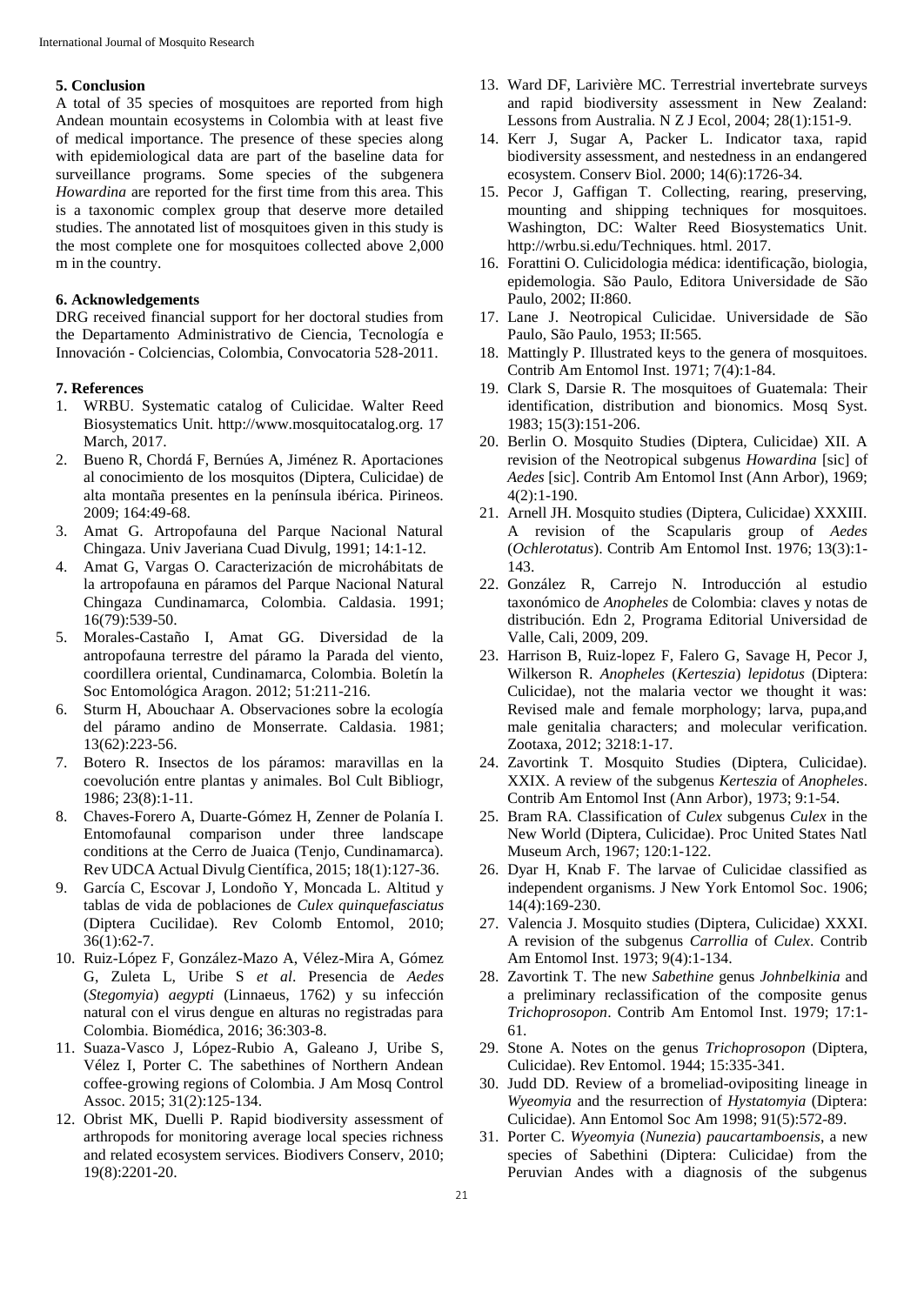*Nunezia*. Proc Entomol Soc Washingt, 2014; 116(3):311- 38.

- 32. Wilkerson R, Linton Y, Fonseca D, Schultz T, Price D, Strickman D. Making mosquito taxonomy useful: a stable classification of Tribe Aedini that balances utility with current knowledge of evolutionary relationships. PLoS One. 2015; 10(7):e0133602.
- 33. Heinemann S, Belkin J. Collection records of the project Mosquitoes of Meddle America. 12. Colombia (COA, COB, COL, COM). Mosq Syst, 1978; 10(4):493-539.
- 34. Dantur-Juri MJ, Zaidenberg M, Claps GL, Santana M, Almiron WR. Malaria transmission in two localities in north-western Argentina. Malar J. 2009; 8:18.
- 35. Lardeux F, Tejerina R, Aliaga C, Ursic-Bedoya R, Lowenberger C, Chavez T. Optimization of a semi-nested multiplex PCR to identify *Plasmodium* parasites in wildcaught *Anopheles* in Bolivia, and its application to field epidemiological studies. Trans R Soc Trop Med Hyg. 2008; 102(5):485-92.
- 36. Zimmerman RH. Ecology of malaria vectors in the Americas and future direction. Mem Inst Oswaldo Cruz, 1992; 87(3):371-83.
- 37. Lardeux F, Aliaga C, Tejerina R, Torrez L. Comparison of transmission parameters between *Anopheles argyritarsis* and *Anopheles pseudopunctipennis* in two ecologically different localities of Bolivia. Malar J. 2013; 12(1):282.
- 38. Montoya-Lerma J, Solarte Y, Giraldo-Calderón G, Quiñones M, Ruiz-López F, Wilkerson R *et al*. Malaria vector species in Colombia - A review. Mem Inst Oswaldo Cruz. 2011; 106(1):223-238.
- 39. Olano V, Brochero H, Saenz R, Quiñones M, Molina J. Mapas preliminares de la distribución de especies de *Anopheles* vectores de malaria en Colombia. Biomedica, 2001; 21:402-8.
- 40. Galvis AG. Biologia y distribución geográfica de los anofelinos en Colombia. Reimpr la Rev la Fac Med Editor Cromos, Bogotá. 1943; XII(2):5-55.
- 41. Navarro J, Del Ventura F, Zorrilla A, Liria J. Registros de mayor altitud para mosquitos (Diptera: Culicidae) en Venezuela. Rev Biol Trop, 2010; 58:245-54.
- 42. Navarro J, Liria J, Piñango H, Barrera R. Biogeographic area relationships in Venezuela: a parsimony analysis of Culicidae-phytotelmata relationships distributions in National Parks. Zootaxa, 2007; 1547:1-19.
- 43. Prado M. Caracterización morfológica y molecular de tres especies del subgénero *Kerteszia* de *Anopheles* (Diptera: Culicidae) en la región andina venezolana. Trabajo Especial de Grado, Escuela de Biología, Universidad Central de Venezuela. Caracas, Venezuela, 2003, 53.
- 44. Collucci E, Sallum M. Phylogenetic analysis of the subgenus *Kerteszia* of *Anopheles* (Diptera: Culicidae: Anophelinae) based on morphological characters. Insect Syst Evol. 2003; 34(4):361-72.
- 45. Quiñones ML, Suarez MF, Rodriguez A, Fleming G, Galvis LE. Comportamiento de *Anopheles* (*Kerteszia*) *lepidotus* Zavortink, 1973 y su incriminacion como posible vector de malaria en el departamento del Tolima, Colombia. Biomedica, 1984; 4(1):5-13.
- 46. Roca-Garcia M. The isolation of three neurotropic viruses from forest mosquitoes in eastern Colombia. J Infect Dis.

1944; 75(2):160-9.

- 47. Bates M. Mosquitoes as vectors of Dermatobia in Eastern Colombia. Ecology. 1944; 25(2):159-70.
- 48. Suaza-Vasco J, Ruiz-Molina N, Galeano E, Lopez A, Uribe S, Porter C. Evidencia molecular de presencia de *Anopheles* (*Kerteszia*) Grupo Boliviensis (Diptera: Culicidae) en reserva ecológica Alto Romeral departamento de Antioquia, Colombia. Entomotropica, 2013; 28(2):160.
- 49. Suaza-Vasco J, Ruiz-Molina N, Uribe S, Porter C. Contribución al conocimiento de *Anopheles* (*Kerteszia*) Grupo Boliviensis (Diptera: Culicidae) en Colombia: Taxonomía y variabilidad genética. Entomotropica, 2013; 28(2):160.
- 50. Rosero-García D, Suaza-Vasco J, Uribe-Soto S. Mosquitos (Diptera: Culicidae) del Páramo de Santa Inés en Belmira, Antioquia: actualización de registros y fortalecimiento de colecciones entomológicas de ecosistemas de alta montaña del MEFLG. Boletín del Mus Entomológico Fr Luis Gall, 2016; 8(2):6-20.
- 51. Osorno-Mesa E. Una nueva especie de *Anopheles* de Bogotá, Colombia. Caldasia, 1947; IV(20):431-46.
- 52. Rubio-Palis Y. Is *Anopheles argyritarsis* a vector of malaria in the Neotropical Region? J Am Mosq Control Assoc. 1993; 9(4):470-471.
- 53. Faran M, Linthicum L. A handbook of the Amazonian species of *Anopheles* (*Nyssorhynchus*) (Diptera: Culicidae). Mosq Syst, 1981; 13:1-81.
- 54. Arnell JH. Mosquito studies (Diptera, Culicidae) XXXII. A revision of the genus *Haemagogus*. Contrib Am Entomol Inst 1973;10(2):1-176.
- 55. Chadee D, Tikasingh E, Ganesh R. Seasonality, biting cycle and parity of the yellow fever vector mosquito *Haemagogus janthinomys* in Trinidad. Med Vet Entomol 1992; 6:143-8.
- 56. Maestre-Serrano R, Cochero S, Bello B, Ferro C. Actualización de la distribución de especies del género *Haemagogus* (Díptera: Culicidae) en la Región Caribe colombiana. Biomédica (Bogotá) 2013; 33:(1):185-189.
- 57. Kumm H, Osorno-Mesa E, Boshell-Manrique J. Studies of mosquitoes of the genus *Haemagogus* in Colombia (Diptera: Culicidae). Biomédica (Bogotá), 1996; 16(4):269-92.
- 58. Morales A. Distribución geográfica, horizontal y vertical de *Haemagogus* (Díptera: Culicidae) de Colombia. Rev la Real Acad Ciencias Exactas, Físicas y Nat. 1968; 13:267- 72.
- 59. Osorno-Mesa E. Two new species of *Haemagogus* from Colombia, *H*. *andinus* and *H*. *boshelli* (Diptera: Culicidae). Entomol Soc Washingt, 1944; 46:165-75.
- 60. Ospina-Bautista F, Estévez-Varón JV, Betancur J, Realpe-Rebolledo E. Estructura y composición de la comunidad de macro invertebrados acuáticos asociados a *Tillandsia turneri* Baker (Bromeliaceae) en un bosque Alto Andino Colombiano. Acta Zoológica Mex, 2004; 20(1):153-66.
- 61. Ospina-Bautista F, Estévez-Varón JV, Realpe E, Gast F. Diversidad de invertebrados acuáticos asociados a Bromeliaceae en un bosque de montaña. Rev Colomb Entomol, 2008; 34(2):224-9.
- 62. Galindo P, Shrihongse S, De Rodaniche E, Graysont M. An ecological survey for arboviruses in Almirante,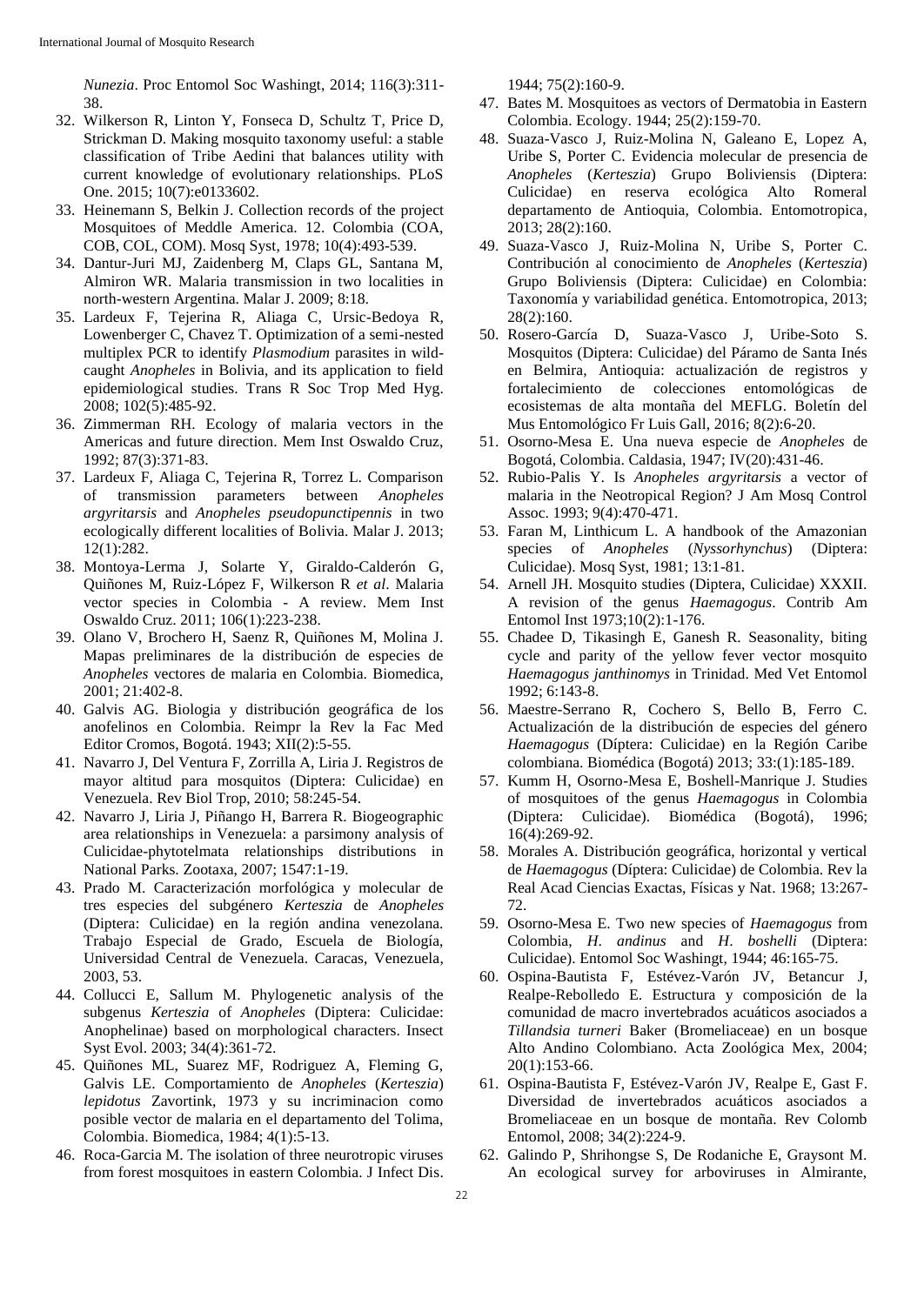Panama, 1959-1962\*. Am J Trop Med Hyg. 1966; 15(3):385-400.

- 63. Eldridge B. Evolutionary relationships among California serogroup viruses (Bunyaviridae) and *Aedes* mosquitoes (Diptera: Culicidae). J Med Entomol. 1990; 27(5):738-49.
- 64. Petersen V, Devicari M, Suesdek L. High morphological and genetic variabilities of *Ochlerotatus scapularis*, a potential vector of filarias and arboviruses. Parasit Vectors. 2015; 8(1):128.
- 65. Lequime S, Paul R, Lambrechts L. Determinants of arbovirus vertical transmission in mosquitoes. PLoS Pathog, 2016; 12(5).
- 66. Belkin J, Heinemann S, Page W. The Culicidae of JamaicaThe Culicidae of Jamaica (Insecta, Diptera): [(Mosquito studies, XXI)] (Bulletin of the Institute of Jamaica. Science series), 1970, 458.
- 67. Rueda L. Pictorial keys for the identification of mosquitoes (Diptera: Culicidae) associated with dengue virus transmission. Zootaxa, 2004; 589:1-60.
- 68. Anduze P. *Aedes* (*Ochlerotatus*) *euiris* Dyar. Boletín Entomol Venez, 1944; 3(3):161-3.
- 69. Sutil O. Enumeracion historica y geografica de las especies de Culicidae de Venezuela ordenadas segun su taxonomia. Boletín la Dir Malariol y Saneam Ambient, 1980; 20:1-32.
- 70. Rozo-Lopez P, Mengual X. Mosquito species (Diptera, Culicidae) in three ecosystems from the Colombian Andes: identification through DNA barcoding and adult morphology. Zookeys, 2015; 513:39-64.
- 71. Levi-Castillo R. Nota sobre la especie Aedes [sic] (Ochlerotatus) [sic] milleri [sic] Dyar, 1922, encontrada en Cuenca (Azuay) Ecuador con la redescripcion completa de la especie (Diptera-Culicidae). Transactions 9th International Congress of Entomology Amsterdam, 1952; 1:182-1.
- 72. Harbach R. The Culicidae (Diptera): a review of taxonomy, classification and phylogeny. Zootaxa, 2007; 1668:591-638.
- 73. Harbach R. Culicidae classification. Mosquito taxonomic inventory. http://mosquito-taxonomicinventory.info/simpletaxonomy/term/6045. 11 March, 2017.
- 74. Olano V, Matiz M, Lenhart A, Cabezas L, Vargas S, Jaramillo J *et al*. Schools as potential risk sites for vectorborne disease transmission: mosquito vectors in rural schools in two municipalities in Colombia. J Am Mosq Control Assoc, 2015; 31(3):212-222.
- 75. Lozano-Fuentes S, Hayden MH, Welsh-Rodriguez C, Ochoa-Martinez C, Tapia-Santos B, Kobylinski KC *et al*. The dengue virus mosquito vector *Aedes aegypti* at high elevation in Mexico. Am J Trop Med Hyg, 2012; 87(5):902-9.
- 76. INBio. Biodiversidad de Costa Rica. *Aedes aegypti*. http://atta2.inbio.ac.cr/neoportalweb/species/Aedes%20aegypti. 13 April, 2016.
- 77. Suárez M, Nelson M. Registro de altitud del *Aedes aegypti* en Colombia. Biomédica (Bogotá), 1981; 1(4):225.
- 78. Berlin O, Belkin J. Mosquito studies (Diptera, Culicidae). XXXVI. Subgenera *Aedinus*, *Tinolestes*, and *Anoedioporpa* of *Culex*. Contrib Am Entomol Inst 1980; 17(2):1-104.
- 79. Navarro J, Bastidas R, Zavala Y. Fauna de mosquitos (Diptera:Culicidae) del Estado Falcon, Venezuela. I. Nuevos registros y listado general de especies. Zool Acta Científica Venez, 1994; 45(4):315-24.
- 80. Barreto-Reyes P, Lee V. Artropodos hematofagos del rio raposo, Valle, Colombia. Caldasia, 1969; X(49):407-40.
- 81. Navarro J, Arrivillaga J, Morales D, Ponce P, Cevallos V. Evaluación rápida de biodiversidad de mosquitos (Diptera: Culicidae) y riesgo en salud ambiental en un área Montana del Chocó Ecuatoriano. Entomotropica, 2015; 30(16):160-73.
- 82. Vasconcelos PF, Da Rosa JF, Da Rosa AP, Degallier N, Pinheiro Fde P, Sa Filho GC. [Epidemiology of encephalitis caused by arbovirus in the Brazilian Amazonia]. Rev Inst Med Trop Sao Paulo, 1991; 33(6):465-76.
- 83. Alto B, Connelly C, O'Meara G, Hickman D, Karr N. Reproductive biology and susceptibility of Florida *Culex coronator* to infection with West Nile Virus. Vector Borne Zoonotic Dis, 2014; 14(8):606-14.
- 84. Duret J. *Culex* (*Culex*) *chitae* una nueva especie de Colombia. Neotropica. 1967; 13(42):113-6.
- 85. Rojas-Mogollón M, Hernández-Neuta G, Moncada-Alvarez L, Quiñones M, Rentería-Ledezma L. Actividad de picadura de *Culex quinquefasciatus* (Say, 1863) [sic] en Bogotá, Colombia. Rev la Fac Med. 2013; 61(3):261-6.
- 86. Salazar MJ, Moncada LI. Ciclo de vida de *Culex quinquefasciatus* Say, 1826 (Diptera: Culicidae) bajo condiciones no controladas en Bogotá. Biomedica, 2004; 24(4):385-92.
- 87. Segura NA, Santamaria E, Cabrera OL, Bello F. Establishment and characterisation of a new cell line derived from *Culex quinquefasciatus* (Diptera: Culicidae). Mem Inst Oswaldo Cruz, 2012; 107(1):89-95.
- 88. Rivera-Pineda M, Garzon-Lozano S, Villareal-Salaza L. El mosquito *Culex quinquefasciatus*, una plaga urbana. Rev Clepsidra, 2008; 4(7):73-8.
- 89. Oda T, Uchida K, Mori a, Mine M, Eshita Y, Kurokawa K *et al*. Effects of high temperature on the emergence and survival of adult *Culex pipiens molestus* and *Culex quinquefasciatus* in Japan. J Am Mosq Control Assoc. 1999; 15(2):153-6.
- 90. Harbach R. Classification within the cosmopolitan genus *Culex* (Diptera: Culicidae): the foundation for molecular systematics and phylogenetic research. Acta Trop. 2011; 120:1-14.
- 91. Lane J, Whitman L. The subgenus "*Microculex*" in Brazil (Diptera, Culicidae). Rev Bras Biol. 1951; 11:341-366.
- 92. Ceretti-Junior W, Christe R, Rizzo M, Strobel R, Junior M, Mello M *et al*. Species composition and ecological aspects of immature mosquitoes (Diptera: Culicidae) in bromeliads in urban parks in the city of São Paulo, Brazil. J Arthropod Borne Dis, 2016; 10(1):102-12.
- 93. Stein M, Ludueña-Almeida F, Willener J, Almirón W. Classification of immature mosquito species according to characteristics of the larval habitat in the subtropical province of Chaco, Argentina. Mem Inst Oswaldo Cruz, 2011; 106(4):400-7.
- 94. Rosero-García D, Bickersmith S, Suaza-Vasco J, Porter C, Correa M, Conn J *et al*. Molecular operational taxonomic units of mosquitoes (Diptera: Culicidae) collected in high Andean mountain ecosystems of